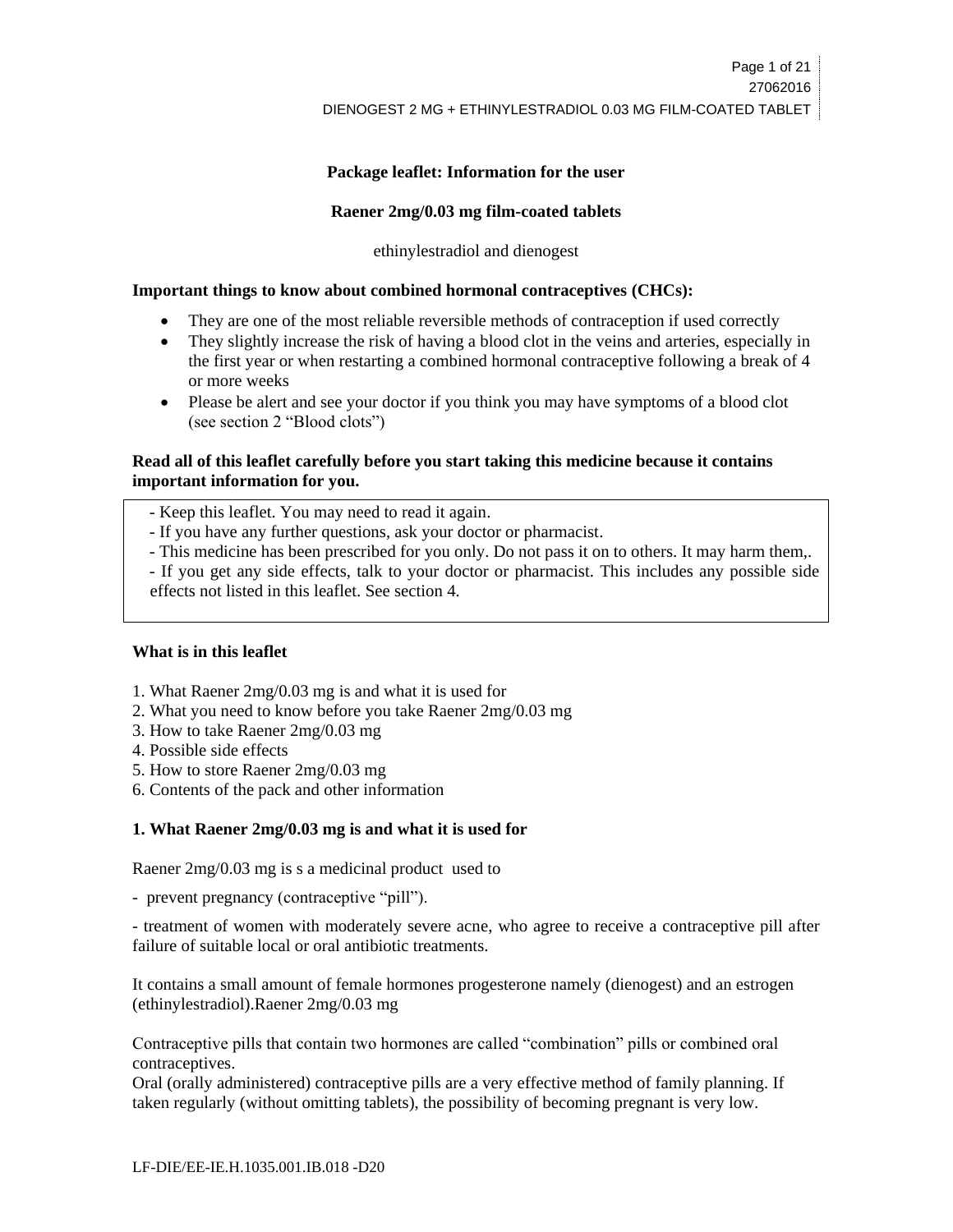In women with increased male hormonal effect, the "androgenic effect" results in the development of acne, these symptoms got better upon application of Raener 2mg/0.03 mg.

# **2. What you need to know before you take Raener 2mg/0.03 mg**

# **General notes**

Before you start using Raener 2mg/0.03 mg you should read the information on blood clots in section 2. It is particularly important to read the symptoms of a blood clot – see Section 2 "Blood clots".

Before you can begin taking Raener 2mg/0.03 mg, your doctor will ask you some questions about your personal health history and that of your close relatives. The doctor will also measure your blood pressure and, depending upon your personal situation, may also carry out some other tests.

In this leaflet, several situations are described where you should stop using Raener 2mg/0.03 mg, or where the reliability of Raener 2mg/0.03 mg may be decreased. In such situations you should either not have sex or you should take extra non hormonal contraceptive precautions, for example, use a condom or another barrier method. Do not use the calendar or temperature methods. These methods can be unreliable as Raener 2mg/0.03 mg alters the monthly changes of body temperature and of cervical mucus.

Raener 2mg/0.03 mg like other hormonal contraceptives, Raener 2mg/0.03 mg does not protect you against HIV-infection (AIDS) or other sexually transmitted disease.

If you have acne, you should experience an improvement, normally after 3 to 6 months of treatment, and it is even possible to experience yet another improvement after 6 months of intake. You should talk to your doctor within 3 to 6 months after starting the treatment, and afterwards have check-ups at regular intervals to assess the need for extending the treatment

# **Do not take Raener 2mg/0.03 mg**

You must not use Raener 2mg/0.03 mg if you have any of the conditions listed below. If you do have any of the conditions listed below, you must tell your doctor. Your doctor will discuss with you what other form of birth control would be more appropriate.

- If you are allergic to ethinylestradiol, dienogest or another ingredient of this medicine (listed in section 6). Allergy may be manifested, for example, by itching, rash or swelling.
- if you have (or have ever had) a blood clot in a blood vessel of your legs (deep vein thrombosis, DVT), your lungs (pulmonary embolus, PE) or other organs;
- $\bullet$  if you know you have a disorder affecting your blood clotting for instance, protein C deficiency, protein S deficiency, antithrombin-III deficiency, Factor V Leiden or antiphospholipid antibodies;
- if you need an operation or if you are off your feet for a long time (see section 'Blood clots');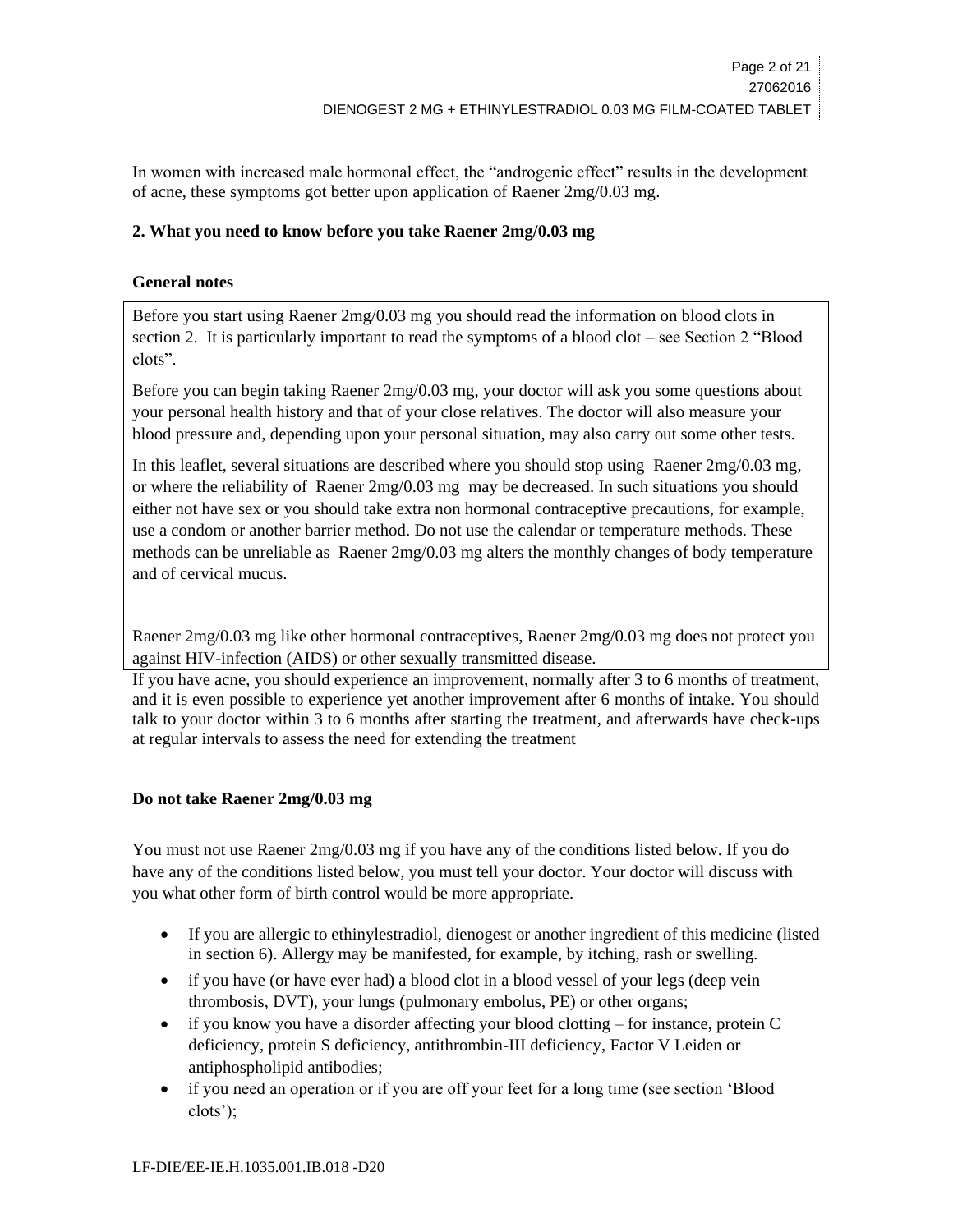# DIENOGEST 2 MG + ETHINYLESTRADIOL 0.03 MG FILM-COATED TABLET

- if you have ever had a heart attack or a stroke;
- if you have (or have ever had) angina pectoris (a condition that causes severe chest pain and may be a first sign of a heart attack) or transient ischaemic attack (TIA – temporary stroke symptoms);
- if you have any of the following diseases that may increase your risk of a clot in the arteries:
	- o severe diabetes with blood vessel damage
	- o very high blood pressure
	- o a very high level of fat in the blood (cholesterol or triglycerides)
	- o a condition known as hyperhomocysteinaemia
- if you have (or have ever had) a type of migraine called 'migraine with aura';
- If you smoke.
- If you have or have ever had tumour affected by sexual hormones. (for example breast or genital organs)
- If you have or have ever had a benign or malignant liver tumour
- If you have or have ever had liver diseases, if the liver values in the blood have not normalized (also in case of Dubin-Johnson and Rotor Syndrome). If you have or have ever had liver tumours (benign or malign).
- If you have any vaginal bleeding of unknown origin;
- if you are pregnant or suspect you may be pregnant;
- if you have hepatitis C and are taking the medicinal products containing ombitasvir/paritaprevir/ritonavir and dasabuvir or glecaprevir / pibrentasvir (see also in section Other medicines and Raener 2mg/0.03 mg).

If you get any of the above conditions for the first time while you are taking the pill, you must stop taking the product immediately and consult your doctor. In the meantime, you should use a different, non-hormonal method of contraception. See also "General notes" in the next section.

# **Additional information about the special user groups**

# *Children and adolescents*

Raener 2mg/0.03 mg) is not intended for women (girls) who are not yet having menstruation.

# *Use in older women*

Raener 2mg/0.03 mg) is not intended for postmenopausal women.

# *Hepatic impairment*

Do not take Raener 2mg/0.03 mg) if you have liver disease. See also "Do not take Raener 2mg/0.03 mg) " and "Warnings and precautions".

# *Renal impairment*

Consult a doctor. The available data do not indicate a need to change the use of Raener 2mg/0.03 mg)

# **Warnings and precautions**

# **When to take special care with Raener 2mg/0.03 mg.**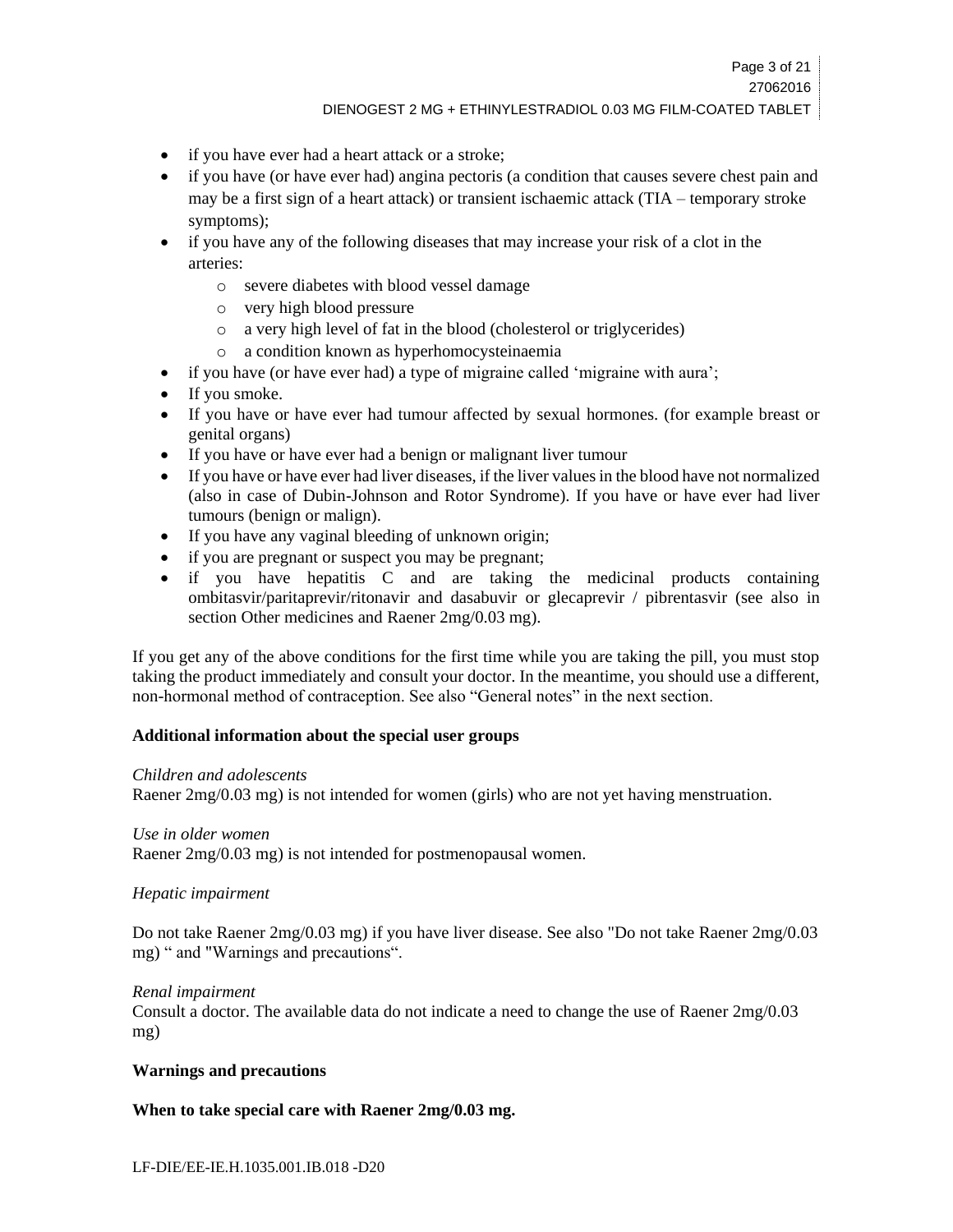When should you contact your doctor?

Seek urgent medical attention

- if you notice possible signs of a blood clot that may mean you are suffering from a blood clot in the leg (i.e. deep vein thrombosis), a blood clot in the lung (i.e. pulmonary embolism), a heart attack or a stroke (see 'Blood clot' (thrombosis) section below.

For a description of the symptoms of these serious side effects please go to "How to recognise a blood clot".

If the combined pill is used by a woman who is also experiencing any of the conditions listed below, the user may need to be monitored more closely.

# **Tell your doctor if any of the following conditions apply to you**.

If the condition develops, or gets worse while you are using Raener 2mg/0.03 mg, you should also tell your doctor.

- if you smoke
- if you have diabetes mellitus;
- if you are overweight;
- if you have hypertension;
- if you have Crohn's disease or ulcerative colitis (chronic inflammatory bowel disease);
- if you have systemic lupus erythematosus (SLE –; a disease affecting your natural defense system);
- if you have haemolytic uraemic syndrome (HUS a blood clotting disorder causing failure of the kidneys);
- if you have sickle cell anaemia (an inherited disease of the red blood cells);
- if you have elevated levels of fat in the blood (hypertriglyceridaemia) or a positive family history for this condition. Hypertriglyceridaemia has been associated with an increased risk of developing pancreatitis (inflammation of the pancreas);
- if you need an operation, or you are off your feet for a long time (see in section 2 'Blood clots');
- if you have just given birth you are at an increased risk of blood clots. You should ask your doctor how soon after delivery you can start taking Raener 2mg/0.03 mg;
- If you have an inflammation in the veins under the skin (superficial thrombophlebitis);
- If you have varicose veins.
- if you have valvular heart disease or cardiac rhythm disorders;
- if somebody of your immediate relatives has had a blood clot (thrombosis in the lower limb, in the lung - pulmonary embolism or elsewhere), a heart attack or a stroke at a younger age;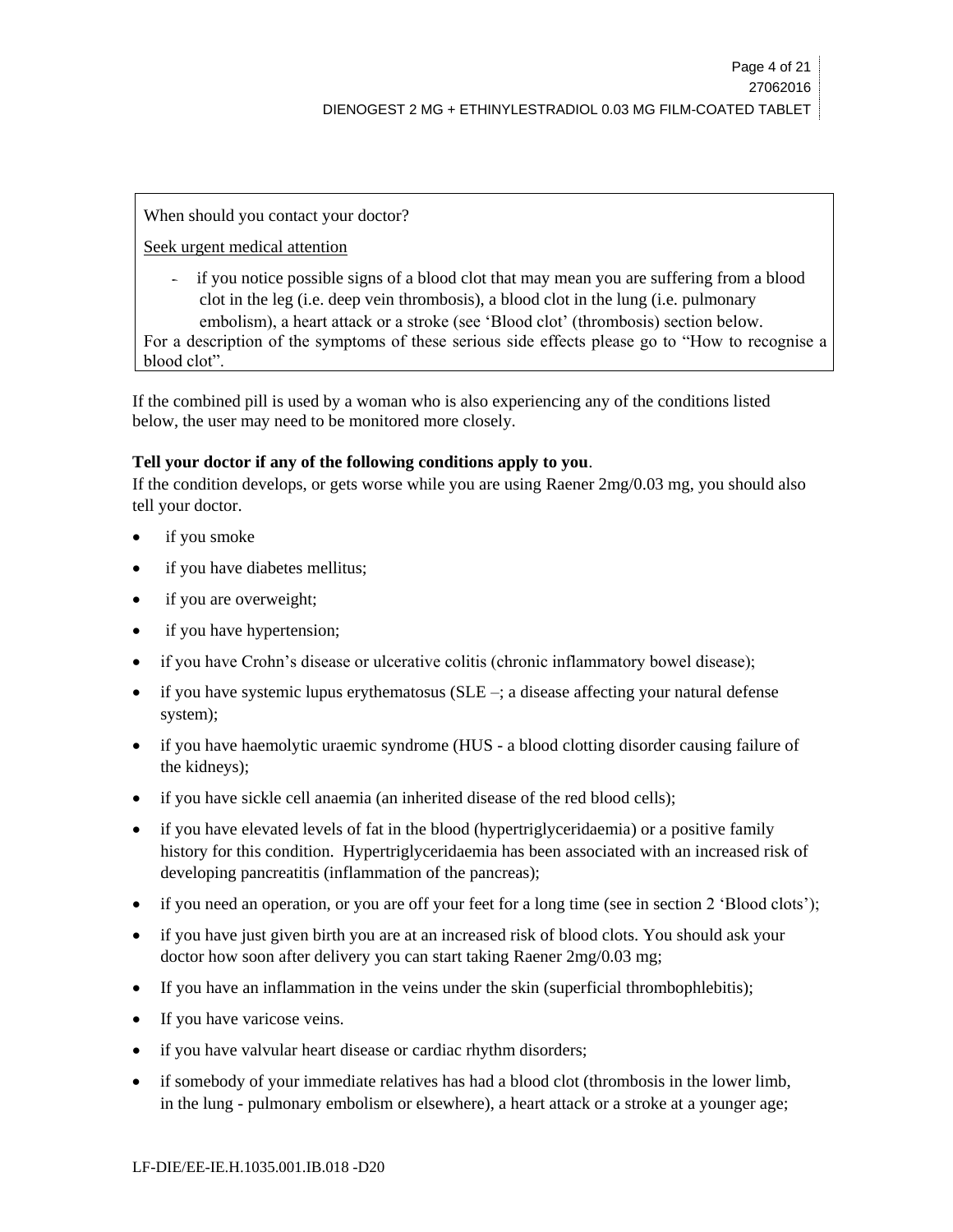- if you have migraine;
- if you have epilepsy (see "Other medicines and Raener 2mg/0.03 mg");
- if a close relative has had breast cancer;
- if you have liver or gall bladder disease
- if you have or have had conditions that first appeared or worsened during pregnancy or earlier use of sex hormones (for example, hearing loss, a blood disease called porphyria, skin rash with blisters during pregnancy called gestational herpes, a nerve disease called Sydenham's chorea);
- if you have yellow-brown patches on your skin, especially on the face (chloasma), if so, avoid exposure to the sun or ultraviolet radiation;

• If you experience symptoms of angioedema such as swollen face, tongue and/or throat and/or difficulty swallowing or hives potentially with difficulty breathing contact a doctor immediately. Products containing estrogens may cause or worsen the symptoms of hereditary and acquired angioedema

If any of these conditions or diseases first appear, reappear or worsen while you are taking the pill, contact your doctor.

# **BLOOD CLOTS**

Using a combined hormonal contraceptive such as Raener 2mg/0.03 mg increases your risk of developing a blood clot compared with not using one. In rare cases a blood clot can block blood vessels and cause serious problems.

Blood clots can develop

- in veins (referred to as a 'venous thrombosis', 'venous thromboembolism' or VTE)
- in the arteries (referred to as an 'arterial thrombosis', 'arterial thromboembolism' or ATE).

Recovery from blood clots is not always complete. Rarely, there may be serious lasting effects or, very rarely, they may be fatal.

**It is important to remember that the overall risk of a harmful blood clot due to Raener 2mg/0.03 mg is small.**

# **HOW TO RECOGNISE A BLOOD CLOT**

Seek urgent medical attention if you notice any of the following signs or symptoms.

| Are you experiencing any of these signs?                                                  | What are you possibly<br>suffering from? |
|-------------------------------------------------------------------------------------------|------------------------------------------|
| swelling of one leg or along a vein in the leg or foot<br>especially when accompanied by: | Deep vein thrombosis                     |
| pain or tenderness in the leg which may be felt only<br>when standing or walking          |                                          |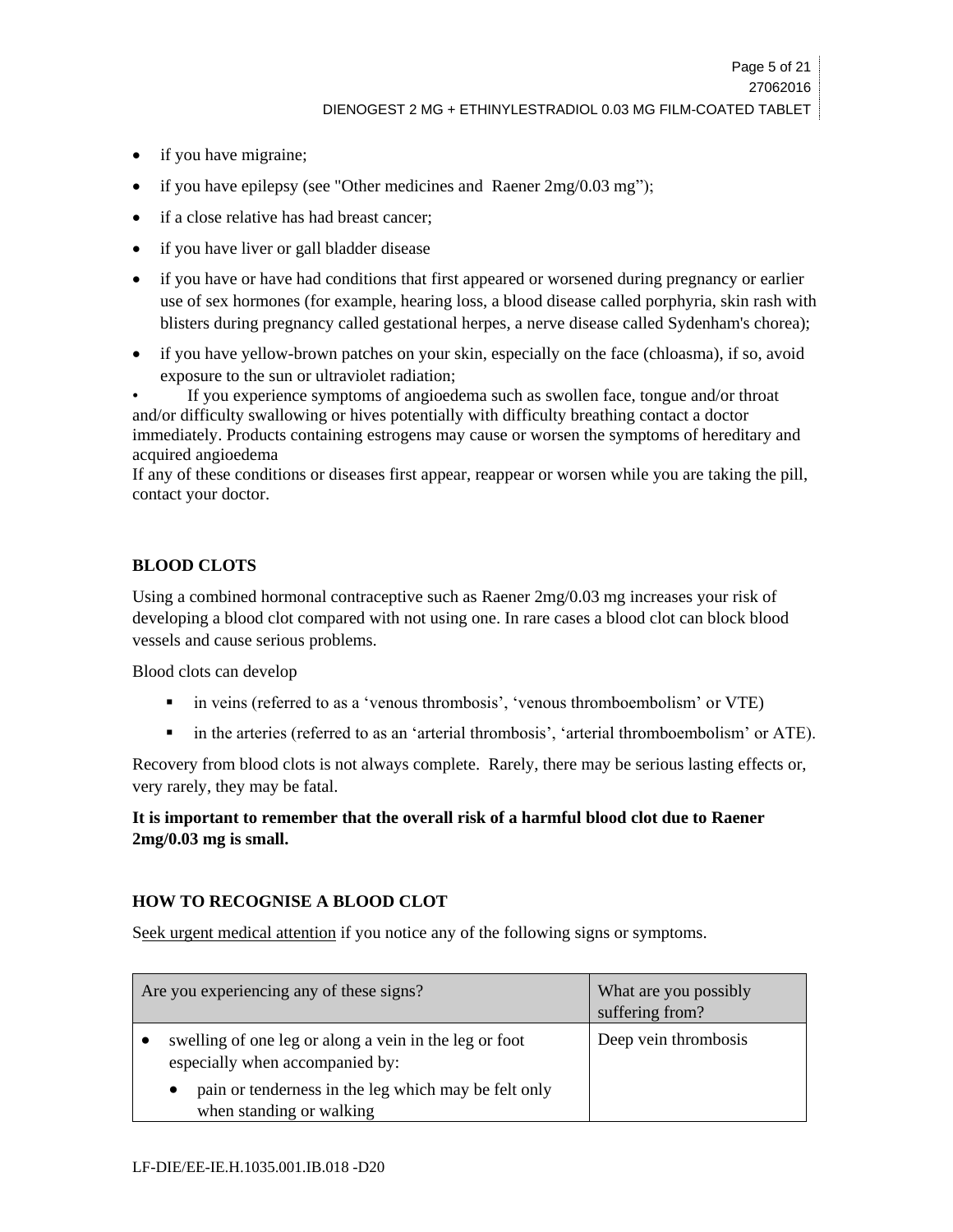| increased warmth in the affected leg<br>change in colour of the skin on the leg e.g. turning pale,<br>red or blue                                                                                                                                                                                                                                                                                                                                                                                                          |                                                    |
|----------------------------------------------------------------------------------------------------------------------------------------------------------------------------------------------------------------------------------------------------------------------------------------------------------------------------------------------------------------------------------------------------------------------------------------------------------------------------------------------------------------------------|----------------------------------------------------|
| sudden unexplained breathlessness or rapid breathing;<br>sudden cough without an obvious cause, which may bring<br>up blood;<br>sharp chest pain which may increase with deep breathing;<br>severe light headedness or dizziness;<br>rapid or irregular heartbeat<br>severe pain in your stomach;<br>If you are unsure, talk to a doctor as some of these symptoms<br>such as coughing or being short of breath may be mistaken for a<br>milder condition such as a respiratory tract infection (e.g. a<br>'common cold'). | Pulmonary embolism                                 |
| Symptoms most commonly occur in one eye:<br>immediate loss of vision or<br>painless blurring of vision which can progress to loss of<br>vision                                                                                                                                                                                                                                                                                                                                                                             | Retinal vein thrombosis<br>(blood clot in the eye) |
| chest pain, discomfort, pressure, heaviness<br>sensation of squeezing or fullness in the chest, arm or<br>below the breastbone;<br>fullness, indigestion or choking feeling;<br>upper body discomfort radiating to the back, jaw, throat,<br>arm and stomach;<br>sweating, nausea, vomiting or dizziness;<br>extreme weakness, anxiety, or shortness of breath;<br>rapid or irregular heartbeats                                                                                                                           | Heart attack                                       |
| sudden weakness or numbness of the face, arm or leg,<br>especially on one side of the body;<br>sudden confusion, trouble speaking or understanding;<br>sudden trouble seeing in one or both eyes;<br>sudden trouble walking, dizziness, loss of balance or<br>coordination;                                                                                                                                                                                                                                                | <b>Stroke</b>                                      |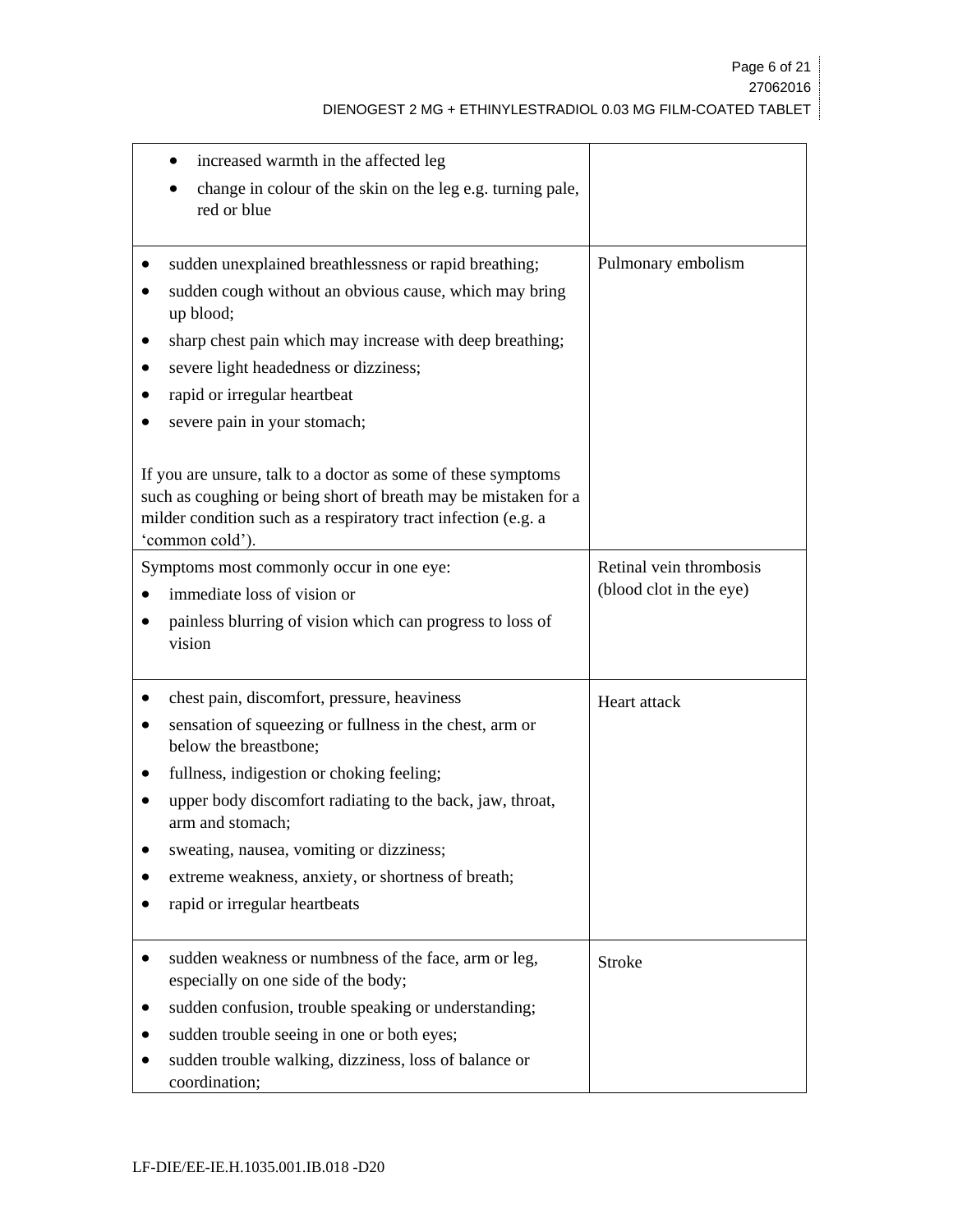| sudden, severe or prolonged headache with no known<br>cause:  |                            |
|---------------------------------------------------------------|----------------------------|
| loss of consciousness or fainting with or without seizure.    |                            |
| Sometimes the symptoms of stroke can be brief with an almost  |                            |
| immediate and full recovery, but you should still seek urgent |                            |
| medical attention as you may be at risk of another stroke.    |                            |
| swelling and slight blue discolouration of an extremity;      | Blood clots blocking other |
| severe pain in your stomach (acute abdomen)                   | blood vessels              |

# **BLOOD CLOTS IN A VEIN**

# **What can happen if a blood clot forms in a vein?**

- The use of combined hormonal contraceptives has been connected with an increase in the risk of blood clots in the vein (venous thromboembolism). However, these side effects are rare. Most frequently, they occur in the first year of use of a combined hormonal contraceptive.
- If a blood clot forms in a vein in the leg or foot it can cause a deep vein thrombosis (DVT).
- If a blood clot travels from the leg and lodges in the lung it can cause a pulmonary embolism.
- Very rarely a clot may form in a vein in another organ such as the eye (retinal vein thrombosis).

# **When is the risk of developing a blood clot in a vein highest?**

The risk of developing a blood clot in a vein is highest during the first year of taking a combined hormonal contraceptive. The risk may also be higher if you restart taking a combined hormonal contraceptive (the same product or a different product) after a break of 4 weeks or more

After the first year, the risk gets smaller but is always slightly higher than if you were not using a combined hormonal contraceptive.

When you stop Raener  $2mg/0.03$  mg your risk of a blood clot returns to normal within a few weeks.

# **What is the risk of developing a blood clot?**

The risk depends on your natural risk of VTE and the type of combined hormonal contraceptive you are taking.

The overall risk of a blood clot in the leg or lung (DVT or PE) with Raener 2mg/0.03 mg is small.

- Out of 10,000 women who are not using any combined hormonal contraceptive and are not pregnant, about 2 will develop a blood clot in a year.
- Out of 10,000 women who are using a combined hormonal contraceptive that contains levonorgestrel, norethisterone, or norgestimate about 5-7 will develop a blood clot in a year.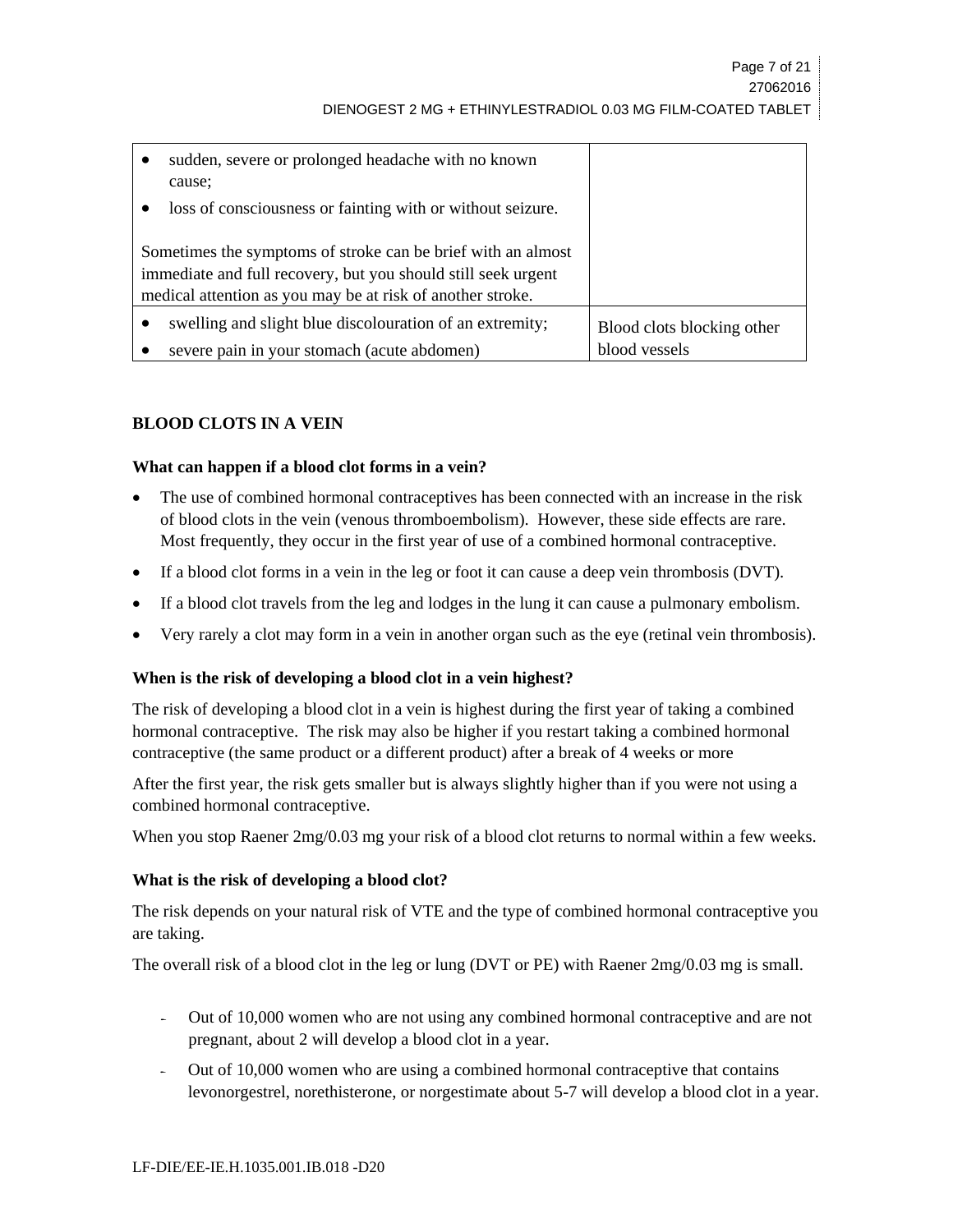- Out of 10,000 women who are using a combined hormonal contraceptive that contains dienogest and ethinylestradiol such as Jeanine between about 8 and 11 women will develop a blood clot in a year.
- The risk of having a blood clot will vary according to your personal medical history (see "Factors that increase your risk of a blood clot" below)

|                                                                                                                    | Risk of developing a blood clot<br>in a year |
|--------------------------------------------------------------------------------------------------------------------|----------------------------------------------|
| Women who are <b>not using</b> a combined hormonal<br>pill/patch/ring and are not pregnant                         | About 2 out of 10,000 women                  |
| Women using a combined hormonal contraceptive pill<br>containing levonorgestrel, norethisterone or<br>norgestimate | About 5-7 out of 10,000 women                |
| Women using Raener $2mg/0.03$ mg                                                                                   | About $8-11$ out of $10,000$ women           |

# **Factors that increase your risk of a blood clot in a vein**

The risk of a blood clot with Raener 2mg/0.03 mg is small but some conditions will increase the risk. Your risk is higher:

- if you are very overweight (body mass index or BMI over  $30\text{kg/m}^2$ );
- if one of your immediate family has had a blood clot in the leg, lung or other organ at a young age (e.g. below the age of about 50). In this case you could have a hereditary blood clotting disorder;
- if you need to have an operation, or if you are off your feet for a long time because of an injury or illness, or you have your leg in a cast. The use of Raener 2mg/0.03 mg may need to be stopped several weeks before surgery or while you are less mobile. If you need to stop Raener 2mg/0.03 mg ask your doctor when you can start using it again.
- as you get older (particularly above about 35 years);
- if you gave birth less than a few weeks ago

The risk of developing a blood clot increases the more conditions you have.

Air travel (>4 hours) may temporarily increase your risk of a blood clot, particularly if you have some of the other factors listed.

It is important to tell your doctor if any of these conditions apply to you, even if you are unsure. Your doctor may decide that Raener 2mg/0.03 mg needs to be stopped.

If any of the above conditions change while you are using Raener 2mg/0.03 mg, for example a close family member experiences a thrombosis for no known reason; or you gain a lot of weight, tell your doctor.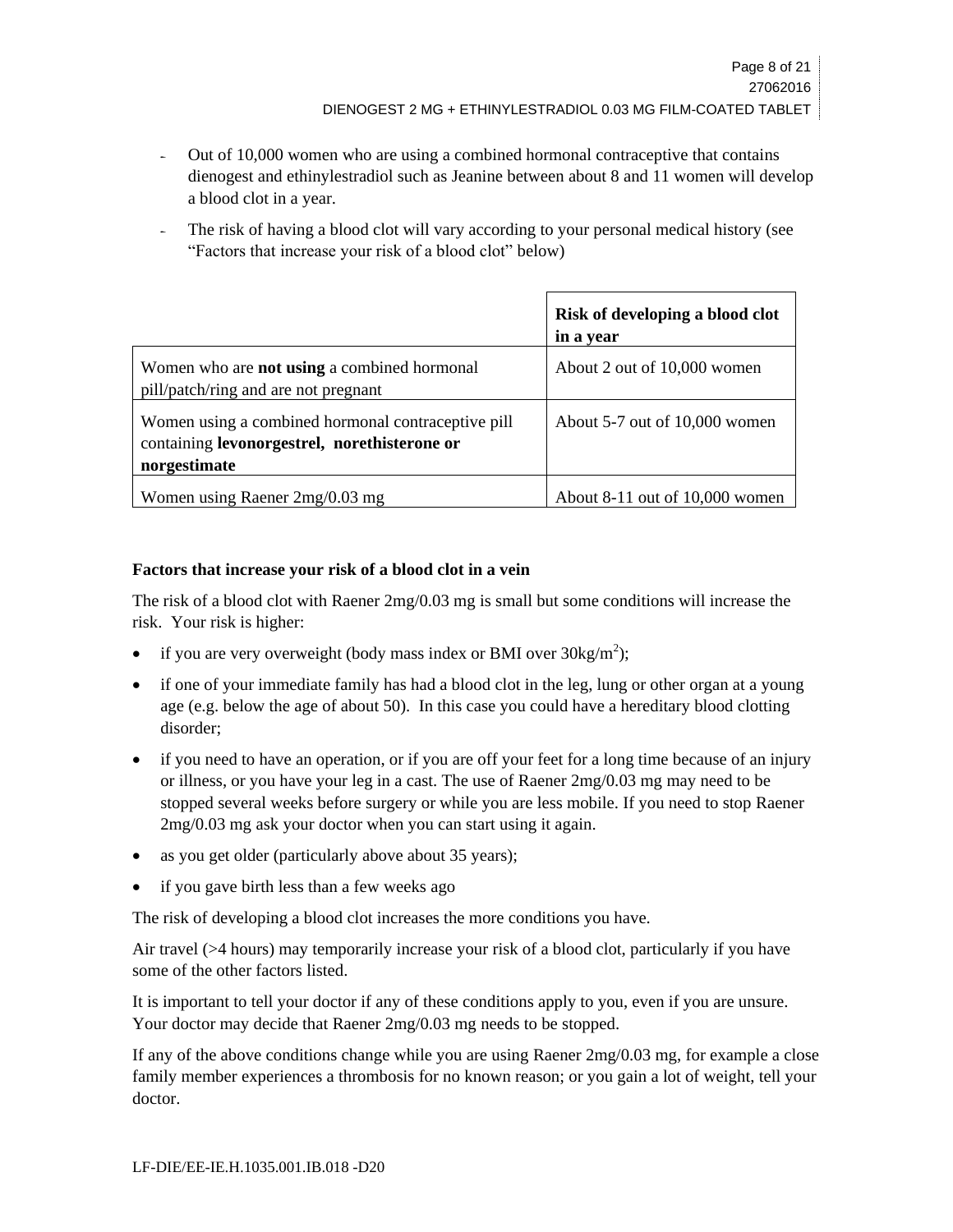# **BLOOD CLOTS IN AN ARTERY**

# **What can happen if a blood clot forms in an artery?**

Like a blood clot in a vein, a clot in an artery can cause serious problems. For example, it can cause a heart attack or a stroke.

# **Factors that increase your risk of a blood clot in an artery**

It is important to note that the risk of a heart attack or stroke from using Raener 2mg/0.03 mg is very small but can increase:

- with increasing age (beyond about 35 years);
- **if you smoke.** When using a combined hormonal contraceptive like Raener  $2mg/0.03$  mg you are advised to stop smoking. If you are unable to stop smoking and are older than 35 your doctor may advise you to use a different type of contraceptive;
- if you are overweight;
- if you have high blood pressure;
- if a member of your immediate family has had a heart attack or stroke at a young age (under 50). In this case you could also have a higher risk of having a heart attack or stroke;
- if you, or someone in your immediate family, have a high level of fat in the blood (cholesterol or triglycerides);
- if you get migraines, especially migraines with aura;
- if you have a problem with your heart (valve disorder, disturbance of the rhythm called atrial fibrillation)
- if you have diabetes.

If you have more than one of these conditions or if any of them are particularly severe the risk of developing a blood clot may be increased even more.

If any of the above conditions change while you are using Raener 2mg/0.03 mg, for example you start smoking, a close family member experiences a thrombosis for no known reason; or you gain a lot of weight, tell your doctor.

# **The 'pill' and cancer**

**Breast cancer** has been observed slightly more often in women using combination pills, but it is not known whether this is caused by the treatment. The findings could be due to the fact that women taking the combined pill were examined by the doctor much more often. The risk of breast cancer gradually decreases after stopping the combined hormonal contraceptive.. It is important to regularly check your breasts and you should contact your doctor if you feel any lump.

In rare cases, benign liver tumours, and in even fewer cases malignant **liver tumours** have been reported in pill users. These tumours can cause occasionally lead to life-threatening internal bleeding. Contact your doctor immediately if you have severe abdominal pain.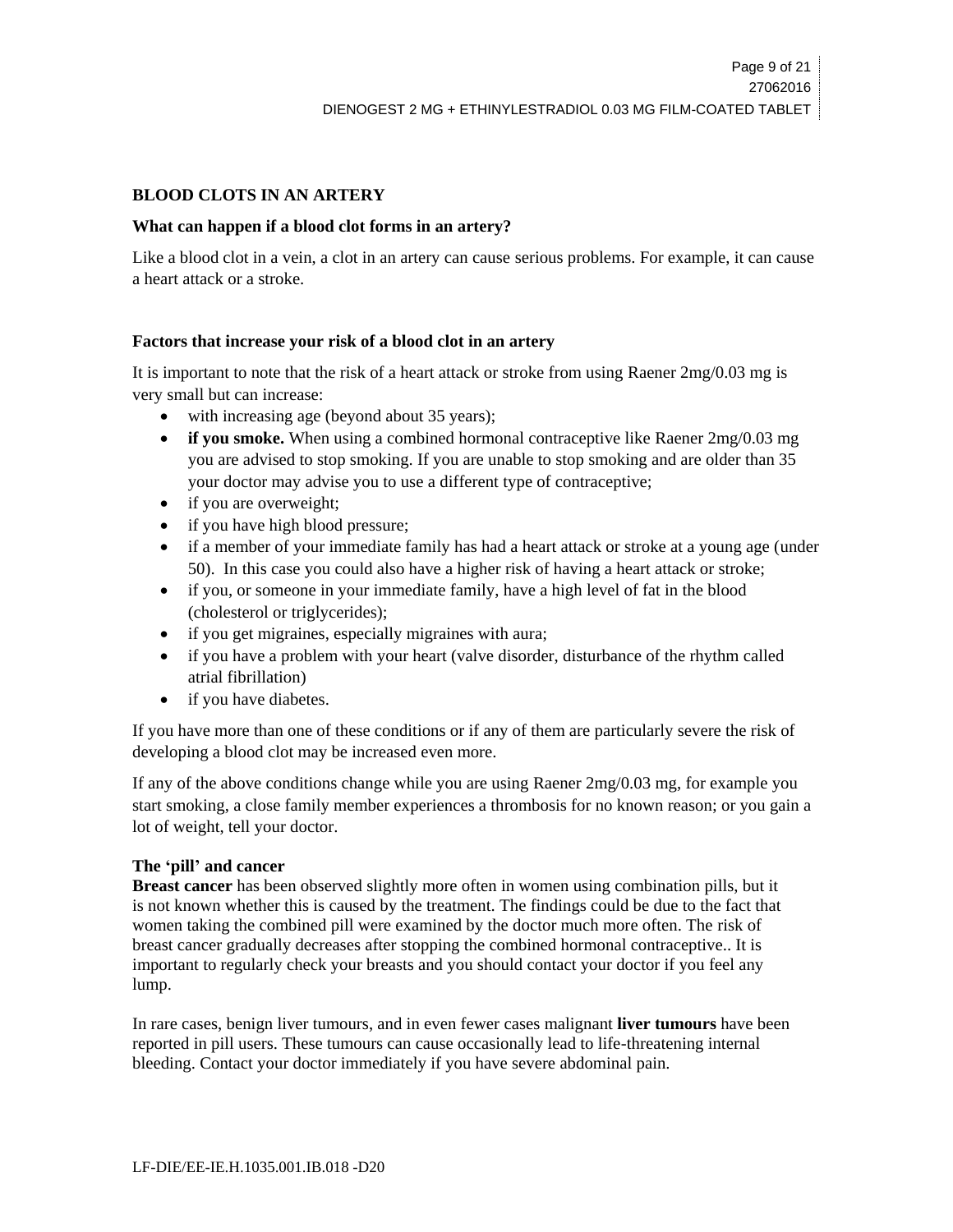The most important risk factor for **cervical cancer** is persistent human papilloma virus (HPV) infection.

Some studies suggest that long-term use of hormonal contraception is a risk factor for developing cervical cancer in women. However, it is not clear to what extent this risk is increased by sexual behavior or other factors such as human papilloma virus.

# **The above mentioned tumors can cause a life-threatening condition or death.**

#### **Psychiatric disorders**

 Some women using hormonal contraceptives including < Raener 2mg/0.03 mg have reported depression or depressed mood. Depression can be serious and may sometimes lead to suicidal thoughts. If you experience mood changes and depressive symptoms contact your doctor for further medical advice as soon as possible.

#### **Bleeding between periods**

During the first few months that you are taking Raener 2mg/0.03 mg, you may have unexpected bleeding or spotting between regular periods. You may also need hygiene products and take the tablets as usual. Irregular bleeding usually disappears as soon as your body gets used to the pill (usually after 3 months of use).

Contact your doctor if this bleeding occurs for more than a few months, or if it reappears after disappearing.

#### **What you must do if no bleeding occurs during the tablet-free interval**

If you have taken the tablets correctly, you have not had vomiting or severe diarrhoea and you have not taken any other medicines, it is highly unlikely that you are pregnant. Continue to take Raener 2mg/0.03 mg as usual.

If you did not take the tablets correctly before the first missed withdrawal bleeding or if you do not have the withdrawal bleeding two times in a row, you could be pregnant. Contact your doctor immediately. Only start the next strip if you are sure that you are not pregnant. In the meantime, use non-hormonal contraceptives (see also: "General notes").

#### **Other medicines and Raener 2mg/0.03 mg**

Always tell your doctor which medicines or herbal products you are already using. Also tell any other doctor or dentist who prescribes another medicine (or the pharmacist) that you use Jeanine. They can tell you if you need to take additional contraceptive precautions (for example condoms) and if so, for how long, or whether the use of another medicine you need must be changed.

Some medicines

- can have an influence on the blood levels of Raener 2mg/0.03 mg
- can make it **less effective in preventing pregnancy,**
- **-** can cause unexpected bleeding**.**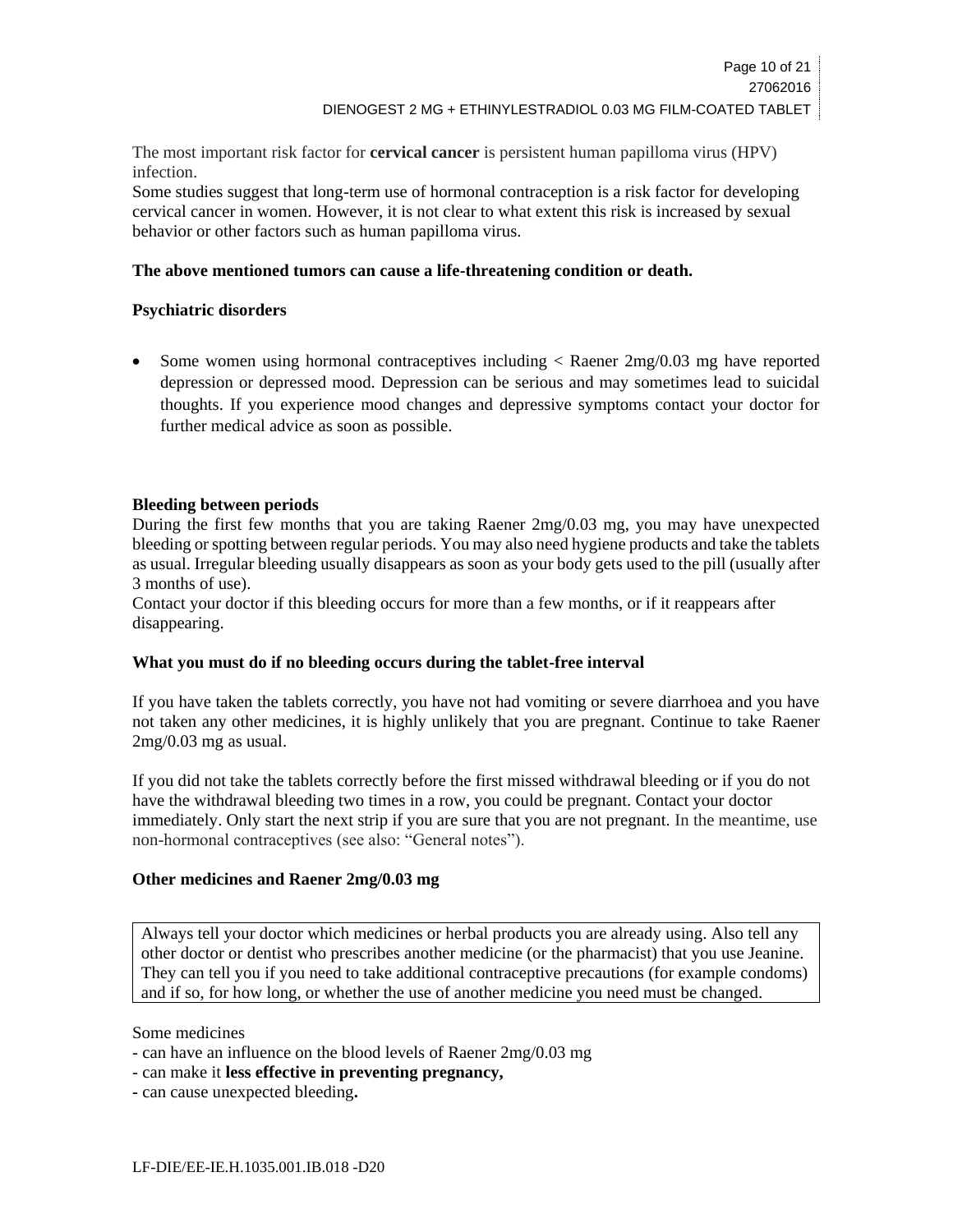DIENOGEST 2 MG + ETHINYLESTRADIOL 0.03 MG FILM-COATED TABLET

These include medicines used for the treatment of:

- epilepsy, (e.g. phenytoin, barbiturates, primidone, carbamazepine, oxcarbazepine, topiramate and felbamate);
- tuberculosis (for example rifampicin,),
- HIV and Hepatitis C infections (so-called protease inhibitors and non-nucleoside reverse transcriptase inhibitors such as ritonavir, nevirapine, efavirenz).
- fungal infections (e.g. griseofulvin,azole antifungals such as itraconazole, voriconazole, fluconazole)
- bacterial infections (macrolide antibiotics, e. g. clarithromycin, erythromycin);
- certain heart conditions, high blood pressure (calcium channel blockers, e. g. verapamil, diltiazem)
- joint diseases: arthritis, arthrosis (etoricoxib)
- herbal supplements containing St. John's Wort (*Hypericum perforatum)*.
- grapefruit juice

# **influence the efficacy of other medicines, e.g.**

- lamotrigine
- cyclosporin
- melatonin
- midazolam
- theophyllin

Do not use Raener 2mg/0.03 mg if you have Hepatitis C and are taking the medicinal products containing ombitasvir/paritaprevir/ritonavir and dasabuvir or glecaprevir / pibrentasvir as this may cause increases in liver function blood test results (increase in ALT liver enzyme).

Your doctor will prescribe another type of contraceptive prior to start of the treatment with these medicinal products.

Raener 2mg/0.03 mg can be restarted approximately 2 weeks after completion of this treatment. See section "Do not use Raener 2mg/0.03 mg".

*Ask your doctor or pharmacist for advice before taking any medicine. Talk to your doctor or pharmacist if you are taking, have recently taken or might take any other medicines. They may advise you on extra protective measures while you are taking other medication together with Raener 2mg/0.03 mg.*

#### **Laboratory tests**

If you need a blood test, tell the doctor or laboratory staff that you are taking an oral contraceptive because this medicine can affect the results of some tests

# **Pregnancy, breast-feeding and fertility**

If you are pregnant or breast-feeding, think you may be pregnant or are planning to have a baby, ask your doctor or pharmacist before taking this medicine.

# **Pregnancy**

If you are pregnant or think you may be pregnant or are planning to have a baby, do not take Raener 2mg/0.03 mg.If pregnancy develops while taking Raener 2mg/0.03 mg, the pill should be withdrawn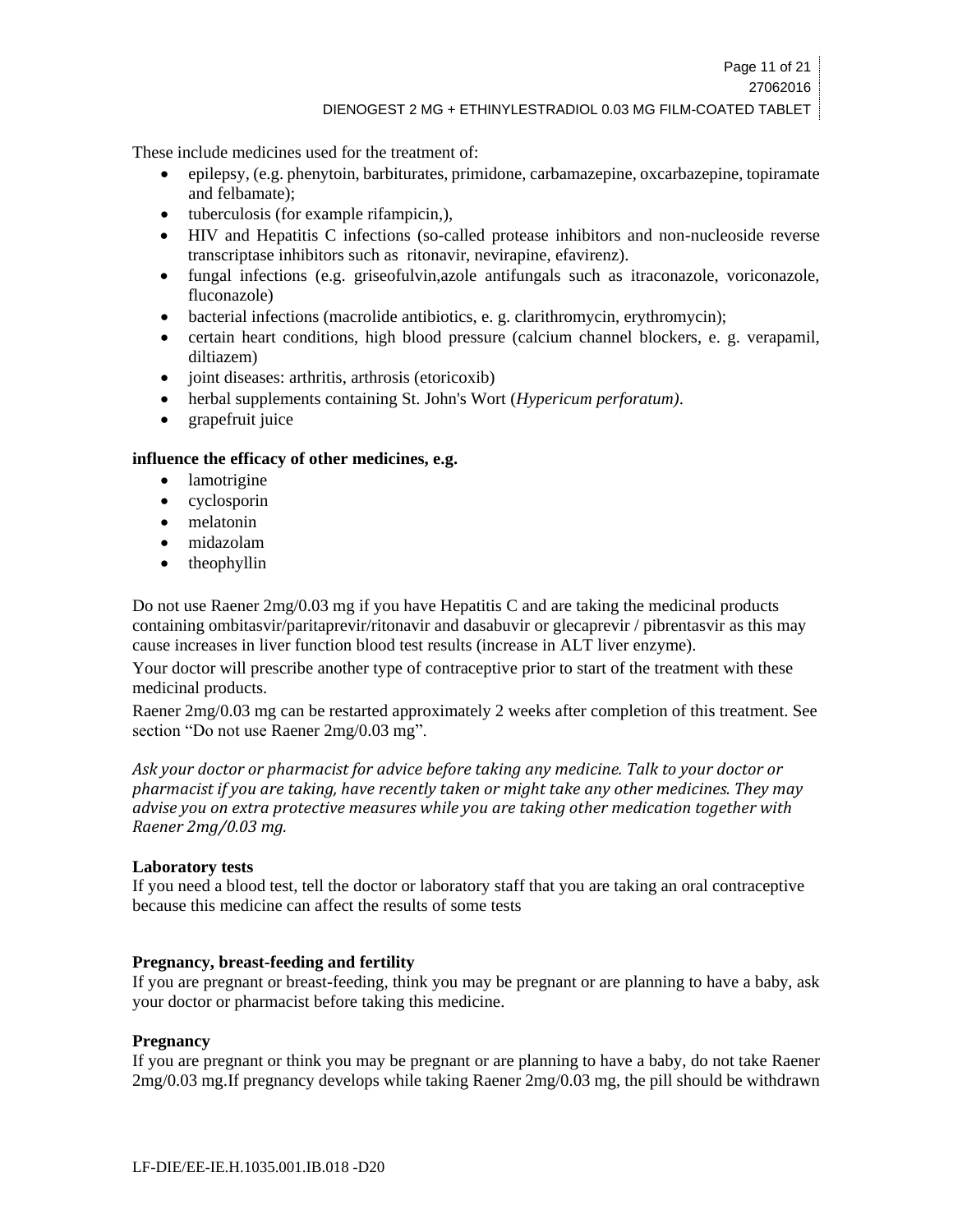immediately and contact your doctor. . If you want to become pregnant, you can stop taking Raener 2mg/0.03 mg at any time (see also "If you want to stop taking Raener 2mg/0.03 mg "

# **Breast-feeding**

Use of Raener 2mg/0.03 mg is generally not advisable when a woman is breast-feeding. If you want to take the pill while you are breast-feeding you should contact your doctor.

# **Driving and using machines**

No studies on the effect on the ability to drive and operation of machines have been performed.

# **Raener 2mg/0.03 mg contains lactose**

This medicine contains lactose. If you have been told by your doctor that you have an intolerance to some sugars, contact your doctor before taking this medicinal product.

# **3. How to take Raener 2mg/0.03 mg**

Always take Raener 2mg/0.03 mg exactly as your doctor has told you. Check with your doctor or pharmacist if you are not sure.

Each blister of Raener 2mg/0.03 mg contains 21 film-coated tablets. Next to each tablet is printed the day of the week that it should be taken. Take the tablet at about the same time each day; with the required amount of fluid. Follow the direction of the arrows every day until all 21 tablets have been taken. You will not take any tablets during the next 7 days. Menstruation (withdrawal bleeding) should occur during these 7 days. This usually starts 2 to 3 days after you take the last Raener 2mg/0.03 mg tablet

Start a new blister pack on the  $8<sup>th</sup>$  day, whether your bleeding has stopped or not. This means that you should start every blister pack on the same day of the week, and that the withdrawal bleed should occur on around the same day every month.

With proper use of combined oral contraceptives, their failure is about 1% per year. If a tablet is missed or is taken incorrectly during use, the frequency of failure may increase.

# **When to start taking Raener 2mg/0.03 mg**

# **If you have not taken any contraceptive 'pills' during the previous month:**

One film-coated tablet, starting on the first day of the menstrual cycle (the first day of menstruation as Day 1), by taking the pill marked with the correct day of the week from the blister.Continue the next days in the correct order. This is how Raener 2mg/0.03 mg works immediately and there is no need to use any other contraceptive method.

If you start taking Raener 2mg/0.03 mg between day 2 and 5, use an additional barrier contraception during the first 7 days of taking the 'pill'.

# **Changing from a combined hormonal contraceptive, or combined contraceptive vaginal ring or patch**

You can start taking Raener 2mg/0.03 mg on the day after you take the last pill from the strip of your previous contraceptive (that means that there will be no interval without tablet taking). If your previous package also contained tablets without active ingredients (inactive tablets), you can start taking Raener 2mg/0.03 mg on the day after taking the last active tablet (if you are not sure if the tablets are active, ask your doctor or pharmacist). You can start taking it later, but at the latest on the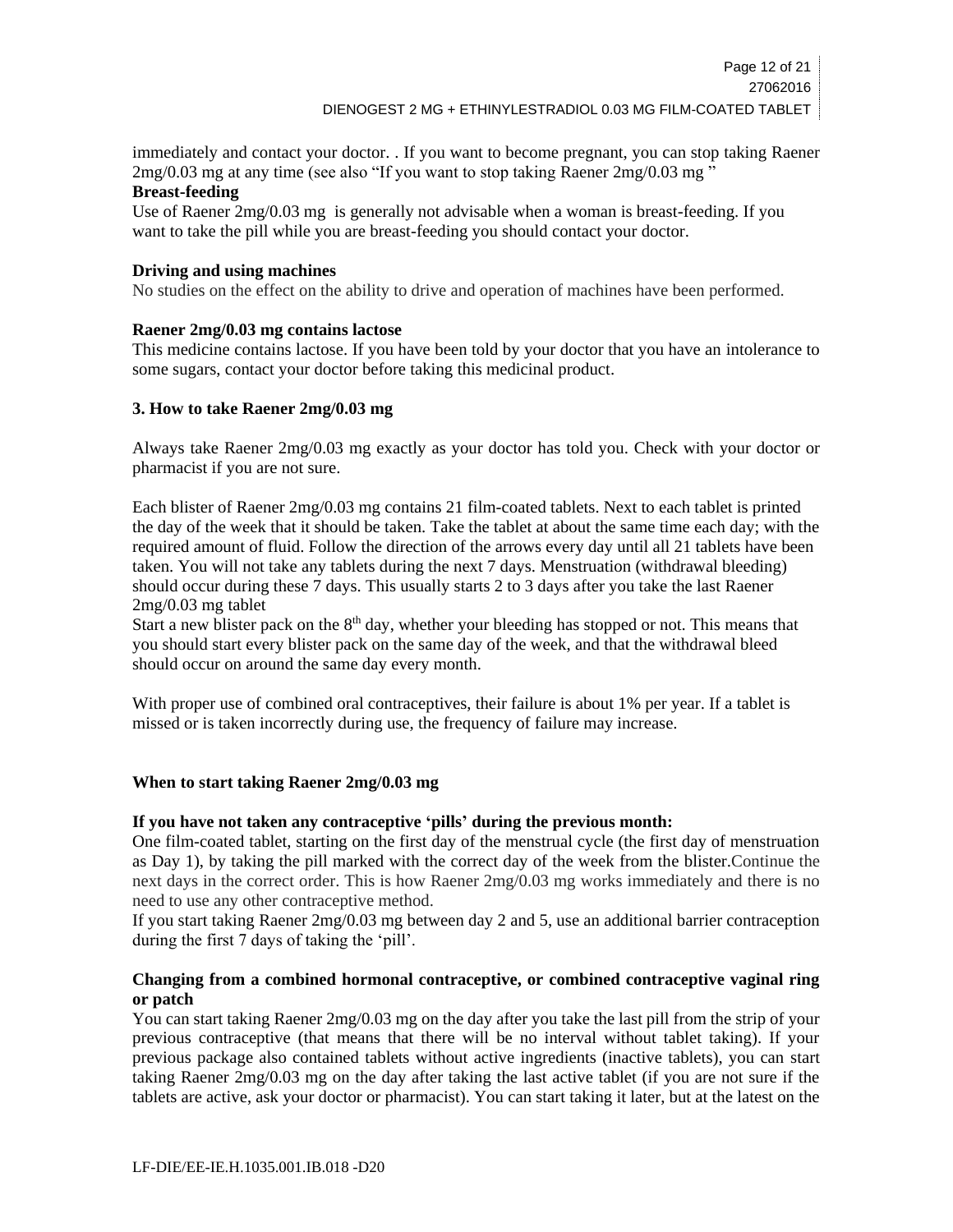day after the tablet-free days of your previous pill finish (or after taking the last inactive tablet of your previous pill). In the case of a patch or vaginal ring, you should start taking Raener 2mg/0.03 mg preferably on the day they are removed and at the latest on the day they should be re-applied.

If you will follow these instructions, you do not need to use any other contraceptive method.

# **Changing from a progestogen-only method (from a progestogen-only pill, injection, implant or progestogen-releasing intrauterine system)**

You can stop taking the mini- pills at any time, and start takingRaener 2mg/0.03 mg the next day at the usual time. However, if you have intercourse, use an additional contraceptive method (barrier method) during the first 7 days of use

From an injectable, an implant or IUS, start taking Raener 2mg/0.03 mg on the day in which you should have normally been receiving the next injection or on the day in which the implant or the IUD is removed. However, if you have intercourse, use an additional contraceptive method (barrier method) during the first 7 days of taking the tablets.

# Raener 2mg/0.03 mg

# **After having a baby**

If you have just had a baby, your doctor may advise you to start taking Raener 2mg/0.03 mg after your first period. However in some cases you can start hormonal contraception earlier, please ask your doctor. If, after having a baby, you have had intercourse before starting Raener 2mg/0.03 mg, you must first be sure that you are not pregnant or you must wait until the next menstrual bleed.

If you are breast-feeding and you want to start taking Raener 2mg/0.03 mg, talk to your doctor.

# **After abortion or miscarriage**

Talk to your doctor about taking Raener 2mg/0.03 mg

# **If you take more Raener 2mg/0.03 mg than you should:**

There are no reports of serious harmful results of taking too many Raener 2mg/0.03 mg tablets. If you take several tablets at once then you may have symptoms of nausea, vomiting or vaginal bleeding. Even young girls who have not yet menstruated but have inadvertently taken this medicine may experience this bleeding.

If you discover that a child has taken Raener 2mg/0.03 mg, ask your doctor for advice.

# **If you forget to take Raener 2mg/0.03 mg**

Depending on the day of the cycle in which **one** tablet has been missed, **additional contraceptive measures** may be required, like a barrier method such as a condom. **Take the tablets as described below**. See the diagram below for details. If in doubt, contact your doctor.

- If less **than 12 hours** have passed since you were supposed to take the tablet, the reliability of the pill is maintained. Take the forgotten tablet as soon as possible and then continue to take the following tablets at the usual times.
- If you are **more than 12 hours** late taking a tablet, the protection against pregnancy may be reduced. The more consecutive tablets you miss, the greater the risk of becoming pregnant.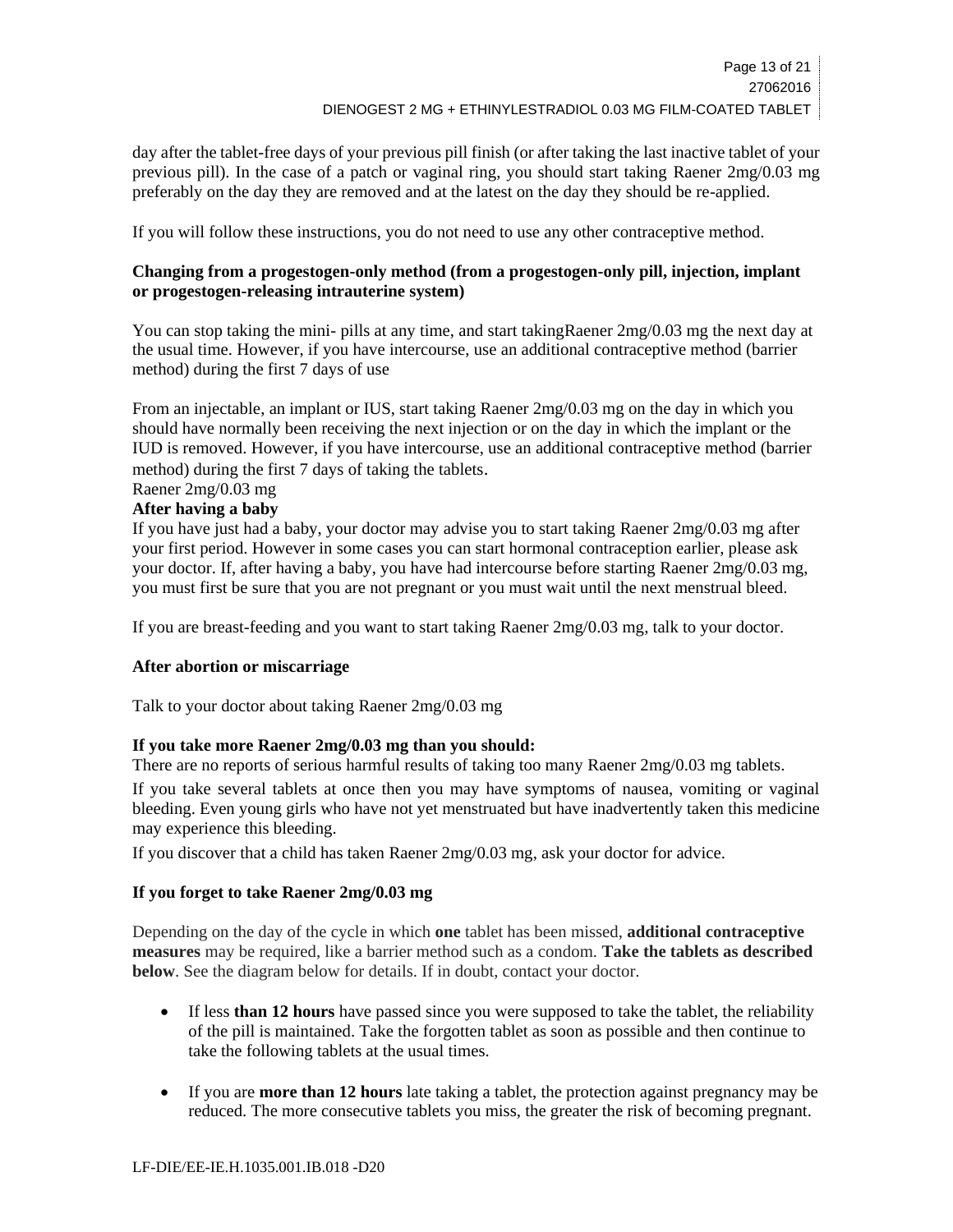There is a particularly high risk of becoming pregnant if you miss a tablet at the beginning or at the end of the strip. Therefore, you should keep the following rules (see also the diagram for missed tablets below)

**More than one tablet missed**

Contact your doctor.

# **Do not take more than 2 tablets in one day to replace a missed tablet.**

If you have missed tablets and then do not get a withdrawal bleeding in the first normal tablet-free interval, the possibility of pregnancy must be considered. In this case you must talk to your doctor before you start the next pack.

Follow the instructions below if you have forgotten to take a tablet:

# **If you forgot 1 tablet in week 1:**

If you forget to start taking a new pack or if you forget to take your tablet within the first 7 days, there is a risk that you may be pregnant (if you have had intercourse within 7 days before you miss a tablet). Contact your doctor before taking a new pack. See also diagram below.

If you have not had intercourse before missing the tablet, take the missed tablet as soon as you remember (even if this means taking two tablets at the same time) and take the next tablet at the usual time. Take additional contraceptive precautions (barrier method-condom) for the next 7 days.

# **If you forgot 1 tablet in week 2**

Take the missed tablet as soon as you remember (even if this means taking two tablets at the same time) and take the next tablet at the usual time. The reliability of the pill is maintained, and you do not need to use additional contraceptive

# **If you forgot 1 tablet in week 3:**

If you follow one of the two procedures explained below, there is no need for additional contraceptive measures:

**Option 1:** Take the missed tablet as soon as you remember (even if this means taking two tablets at the same time). Thereafter, you should continue taking the tablets at the usual time. You should then start the next pack immediately after taking the last tablet in the current pack, i.e. **without a tablet-free interval between the packs.** Withdrawal bleeding is unlikely until the end of the second pack, but there may be some spotting, or breakthrough bleeding, on the days you are taking tablets.

or

**Option 2:** You may also stop taking tablets from the current pack. In that case, you should keep a period without tablets of up to 7 days, **including the day you forgot the tablet**, and thereafter continue with tablets from next pack.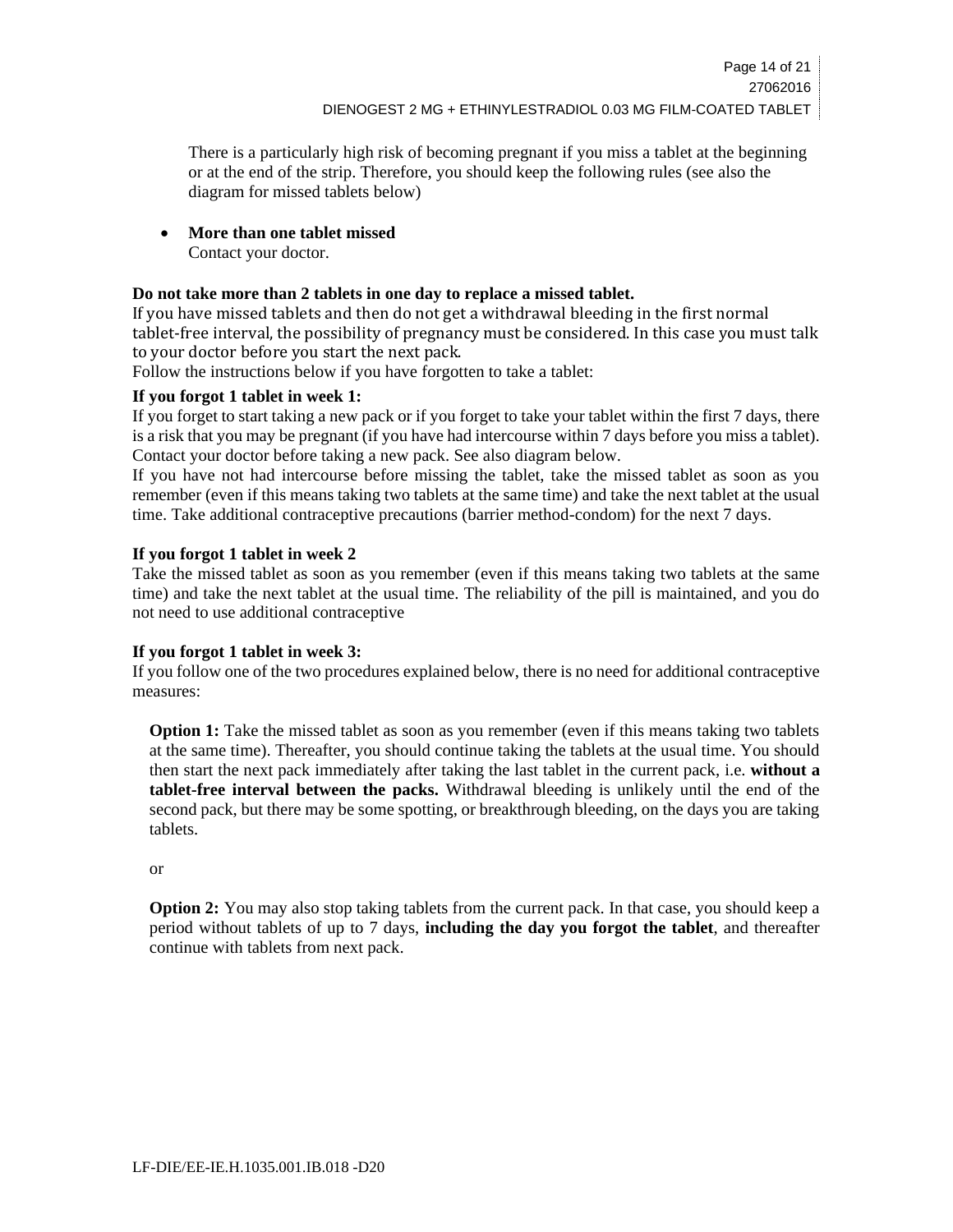# **Diagram for missed tablets procedure**



# **If you vomit or have severe diarrhoea**

If you have digestive disturbances, such as vomiting, or diarrhoea within 4 hours after taking a tablet, the active ingredient may not be fully absorbed in your body. In these cases, follow the instructions that apply if you forgot to take a tablet and noticed it within 12 hours. If you do not want to deviate from your normal rhythm, take a replacement tablet from another blister pack. If the gastro-intestinal symptoms persist for several days or are recurrent, use a barrier contraception method (for example condom) and inform your doctor.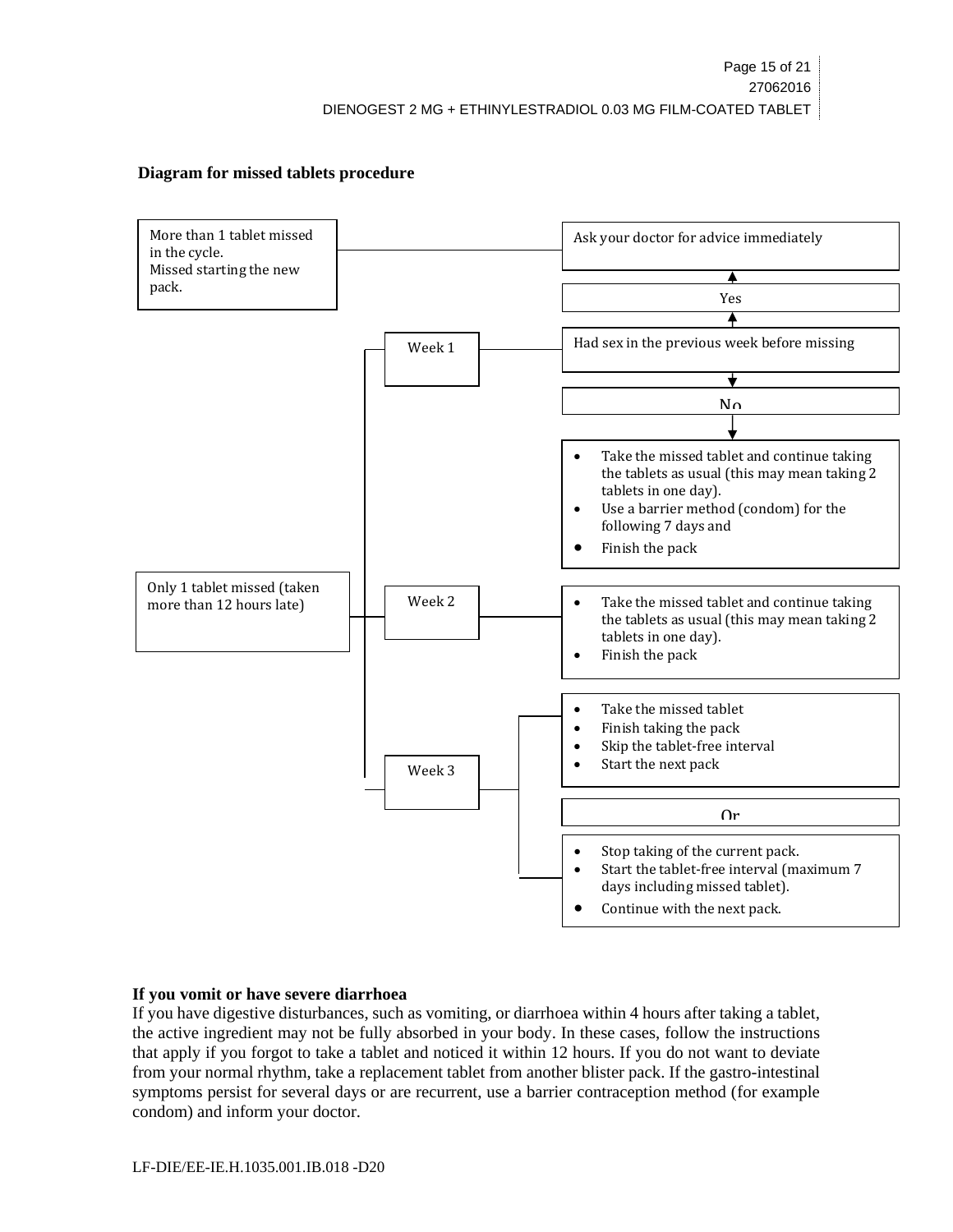#### **If you stop taking Raener 2mg/0.03 mg**

You can stop taking Raener 2mg/0.03 mg at any time. If you do not want to become pregnant, ask your doctor about other reliable contraceptive methods.

If you stop taking Raener 2mg/0.03 mg because you want to get pregnant, it is generally recommended that you wait until you have had a natural period before trying to get pregnant. In this way, you will be able to calculate the expected delivery date more easily.

#### **If you want to delay the withdrawal bleeding (your period)**

If you want to delay your period, you should continue the next blister pack of Raener 2mg/0.03 mg immediately after taking the last tablet in the current pack. You can take as many pills from this next pack as you want, until the end of the second blister pack. If you want the bleeding to start, just stop taking it. When you use the second pack, you may have breakthrough bleeding or spotting. Regular intake of Raener 2mg/0.03 mg is resumed after the usual 7 day tablet-free interval.

### **If you want to change the first day of your period**

If you take the tablets according to the instructions, you will always have your monthly period on approximately the same days every four weeks. If you have to change this day, you may shorten (but never lengthen) the forthcoming tablet-free interval by as many days as you like. For example, if your monthly period usually starts on Friday and you want it to start on Tuesday (i.e. 3 days earlier), you should start the next pack three days earlier than usual. The shorter the pill-free interval (i.e. 3 days or less), the greater the possibility that you will not have a withdrawal bleeding, and that you may have breakthrough bleeding or spotting during the next pack.

*If you have any further questions of the use of this medicine, ask your doctor or pharmacist.*

# **4. Possible side effects**

Like all medicines, this medicine can have side effects, although not everybody gets them. If any of the side effects get serious, or if you notice any side effects not listed in this leaflet, please tell your doctor.

An increased risk of blood clots in your veins (venous thromboembolism (VTE)) or blood clots in your arteries (arterial thromboembolism (ATE)) is present for all women taking combined hormonal contraceptives. For more detailed information, please, see section 2 "What you need to know before you use Raener 2mg/0.03 mg".

#### **Serious side effects**

The serious reactions associated with the use of the pill as well as the associated symptoms are described in the sections: "What you need to know before you take Raener 2mg/0.03 mg", "Blood clots", "Pill and Cancer".

Please read these sections of the package leaflet for detailed information and contact your doctor if necessary.

Contact a doctor immediately if you experience any of the following symptoms of angioedema: swollen face, tongue and/or throat and/or difficulty swallowing or hives potentially with difficulty breathing (see also section "Warnings and precautions").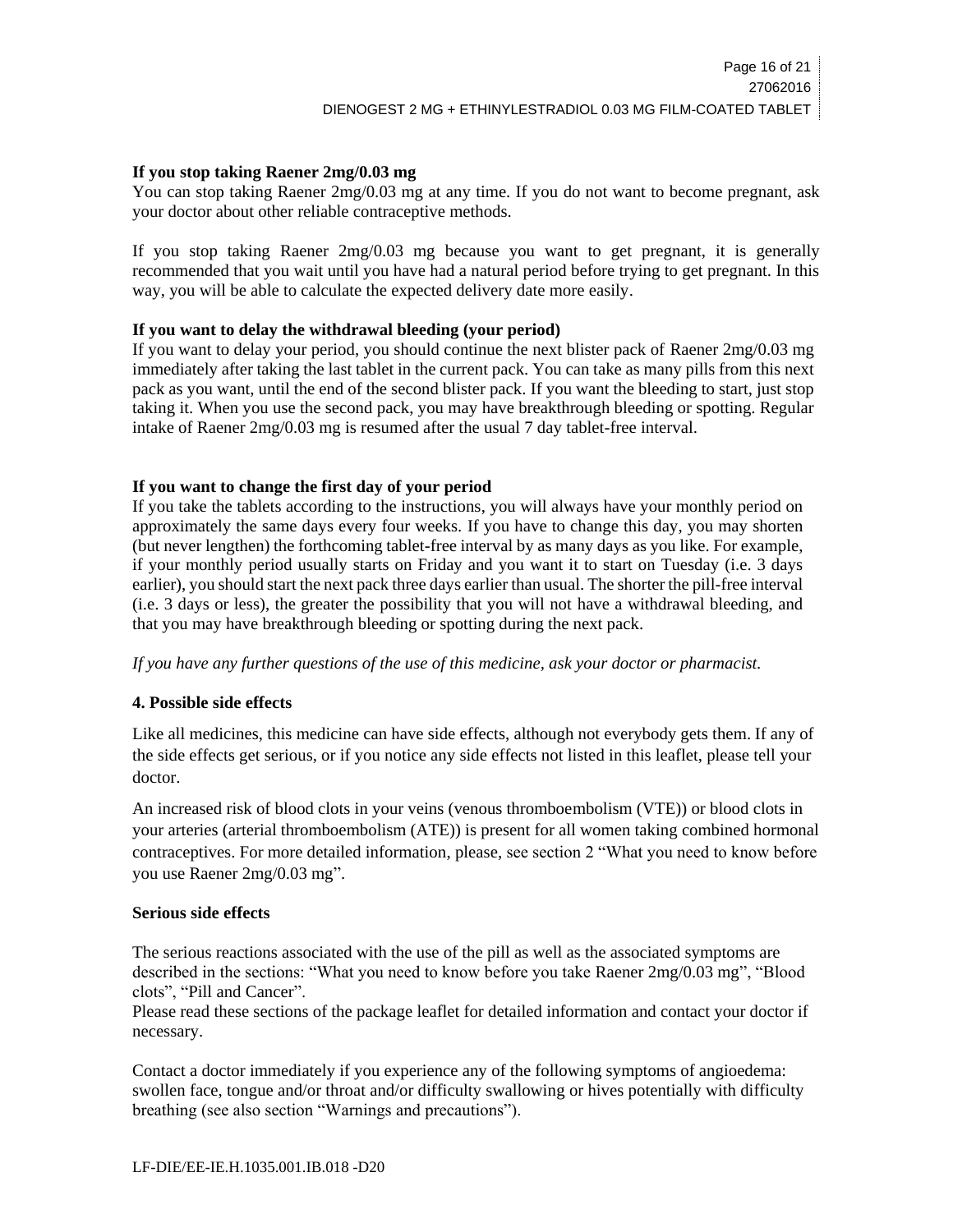#### **Other possible side effects**

The following is a list of the side effects that have been reported in studies with dienogest /ethinylestradiol:

**Common** (between 1 and 10 in every 100 users may be affected):

- Headaches
- Chest pain, including chest discomfort and breast tenderness

**Uncommon** (between 1 and 10 in every 1,000 users may be affected):Inflammation of the genitals (vaginitis / vulvovaginitis), vaginal yeast infections (candidiasis,

vulvovaginal infections)

- Increase in appetite
- Depressed mood
- **Vertigo**
- Migraine
- High or low blood pressure, in rare cases increased diastolic blood pressure (lower blood pressure value),
- Abdominal pain (including pain in the upper and lower abdomen, discomfort / bloating),
- Nausea, vomiting or diarrhoea,
- Acne
- Hair loss (alopecia),
- Skin rash (including spot-like rash),
- Itching (sometimes over the entire body)
- Irregular menstrual bleeding including heavy bleeding (menorrhagia), minor bleeding (hypomenorrhoea), irregular bleeding (oligomenorrhoea) and absence of bleeding (amenorrhea),
- Spotting (vaginal hemorrhage and metrorrhagia)
- Painful menstruation (dysmenorrhea), pelvic pain,
- Breast enlargement including breast swelling, breast oedema,
- Vaginal discharge,
- Ovarian cysts,
- pelvic pain,
- Fatigue including weakness, fatigue and general malaise,
- Weight change (increase, decrease or fluctuation)

**Rare** (between 1 and 10 in every 10,000 users may be affected):

- Inflammation in the fallopian tubes or ovaries
- Inflammation of the cervix (cervicitis)
- Urinary tract infection, bladder infection (cystitis)
- Breast infection (mastitis)
- Fungal infections (such as Candida), viral infections, cold sores
- Flu (influenza), bronchitis, upper respiratory infections, sinus infection (sinusitis)
- Asthma
- Increase in respiratory rate (hyperventilation)
- Benign growths in the uterus (fibroids)
- Benign growths in the fatty tissue of the breast (breast lipomas)
- Anaemia
- hypersensitivity (allergic reactions),
- development of male characteristics (virilism),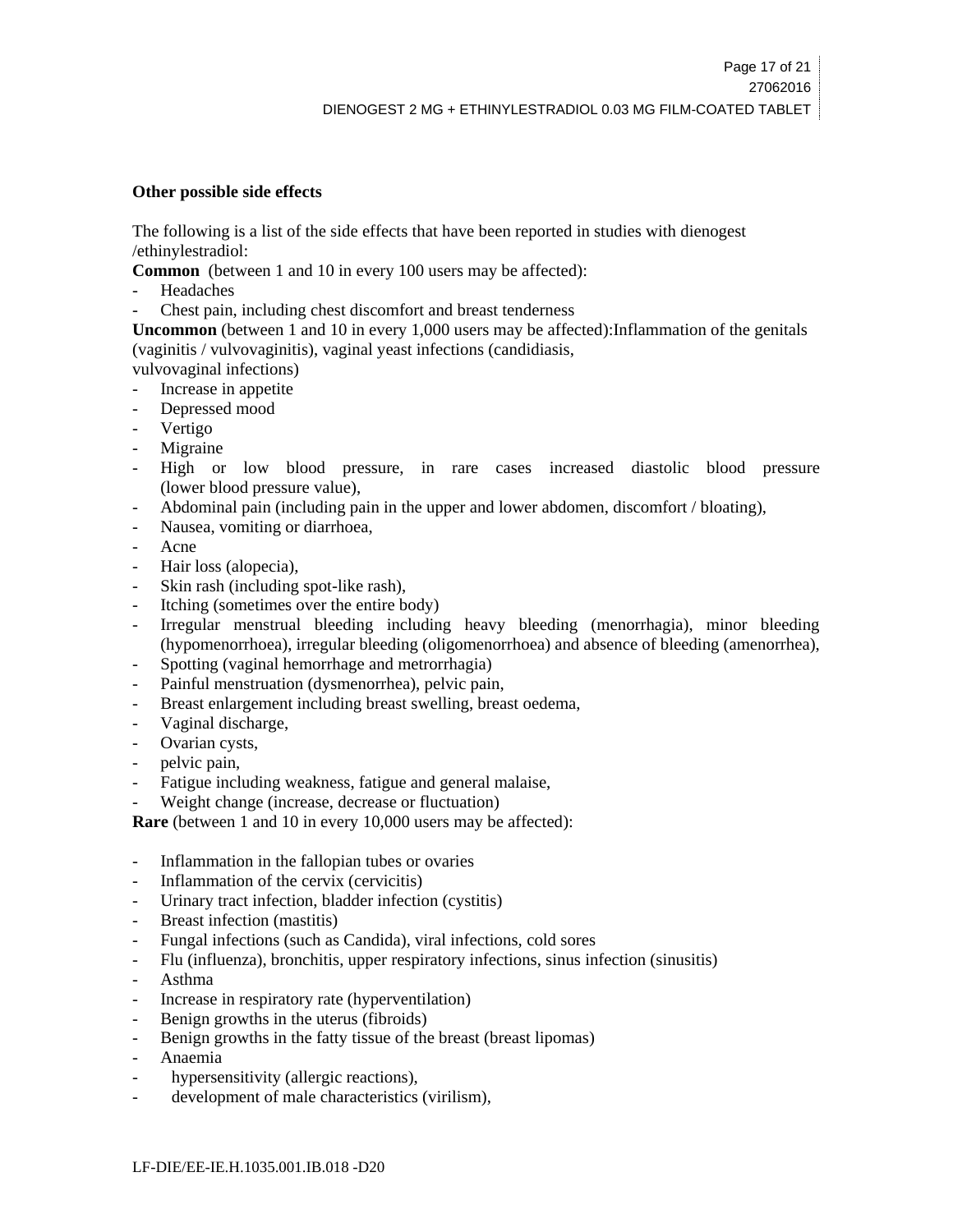- severe loss of appetite (anorexia),
- depression,
- mental disorders
- insomnia
- sleep disorders,
- aggression,
- ischemic stroke (decreased or interrupted blood supply to the brain),
- vascular brain disorder (disorder of blood flow to the brain)
- change of muscle tension dystonia (persistent muscle contractions causing twisting or atypical posture),
- dry or irritated eyes,
- oscillopsia (eye disorder when objects seen appear to move) or other vision disorders
- sudden hearing loss.
- tinnitus.
- vertigo,
- hearing impairment,
- cardiovascular disorders (disorders of blood supply to the heart),
- fast heart rhythm (tachycardia)
	- harmful blood clots in a vein or artery for example:
		- o in a leg or foot (i.e. deep vein thrombosis)
		- o in a lung (i.e. pulmonary embolism)
		- o heart attack
		- o stroke
		- o mini-stroke or temporary stroke-like symptoms, known as a transient ischaemic attack (TIA)
		- o blood clots in the liver, stomach/intestine, kidneys or eye.

increased diastolic blood pressure (the lowest blood pressure value achieved between two heart beats),

- orthostatic hypotension (dizziness or fainting when standing up from sitting or lying down),
- hot flushes.
- varicose veins.
- venous disorders, vein pain
- asthma,
- deep breathing,
- gastritis,
- inflammation of the intestines,
- indigestion (dyspepsia)
- skin reactions
- skin disorders including allergic skin reaction, neurodermatitis/atopic dermatitis, eczema, psoriasis,
- excessive sweating,
- chloasma (golden-brown pigment spots, so-called "pregnancy spots", especially on the face),
- pigment disorders/increased pigmentation,
- seborrhea (oily skin),
- dandruff,
- hirsutism (masculine hair growth),
- orange skin,
- spider naevi (netted blood vessels with a central red spot on the skin),
- back pain,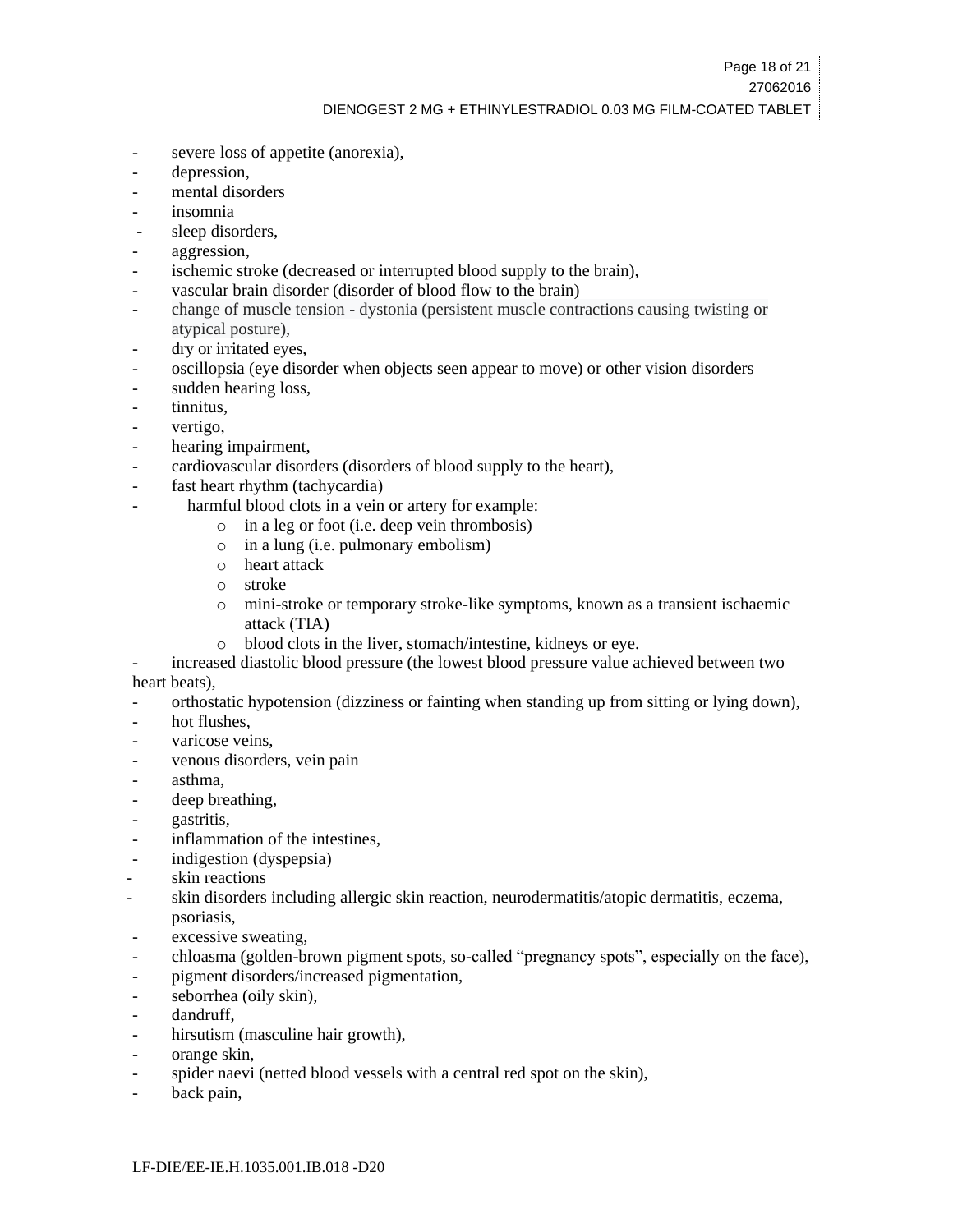- discomfort of bones and muscles,
- muscle pain,
- pain in arms and legs,
- abnormal growth of cells on the surface of the cervix (cervical dysplasia),
- Pain or cysts on the uterine appendages (fallopian tubes and ovaries),
- breast cysts,
- fibrocystic breast disease (benign growths in the breast),
- pain during intercourse (dyspareunia),
- mammary gland secretion (galactorrhoea),
- menstrual disorders,
- chest pain,
- peripheral oedema (fluid retention in the body),
- flu-like disease,
- inflammation.

The adverse reactions that have been reported with the use of pills and for which we do not know the exact frequency are: mood swings, increased or decreased sexual desire (libido), contact lens intolerance, urticaria, skin disorders such as erythema nodosum or multiforme, breast discharge, fluid retention.

The chance of having a blood clot may be higher if you have any other conditions that increase this risk (See section 2 for more information on the conditions that increase risk for blood clots and the symptoms of a blood clot)

#### **Description of selected adverse reactions**

Adverse reactions with very low incidence or delayed onset of symptoms related to the group of combined oral contraceptives are listed below (see also "Do not take Raener 2mg/0.03 mg" and "What you need to know before you take Raener 2mg/0.03 mg").

#### *Tumors*

- The frequency of breast cancer diagnosis among users of the "pill" is slightly increased. Because breast cancer rarely appears in women under 40, the risk of developing breast cancer is minimal in comparison with the overall risk. It is not known whether there is a causal relationship to the use of combined oral contraceptives.
- Liver tumors (benign and malignant)

#### *Other conditions*

- women with hypertriacylglycerolemia (increased amounts of fat in the blood may result in an increased risk of inflammation of the pancreas during combination oral contraceptives)
- increased blood pressure
- occurrence or worsening of conditions where the association with combined oral contraceptives is unclear: jaundice and / or itching associated with cholestasis (interrupted outflow of bile), gallstones, porphyria (metabolic disorder), systemic lupus erythematosus (chronic autoimmune disease), haemolytic uremic syndrome (a disease caused by the formation of blood clots), a nerve disease called Sydenham's chorea, gestational herpes (a blistering disease occurring during pregnancy), hearing loss caused by otosclerosis
- hepatic impairment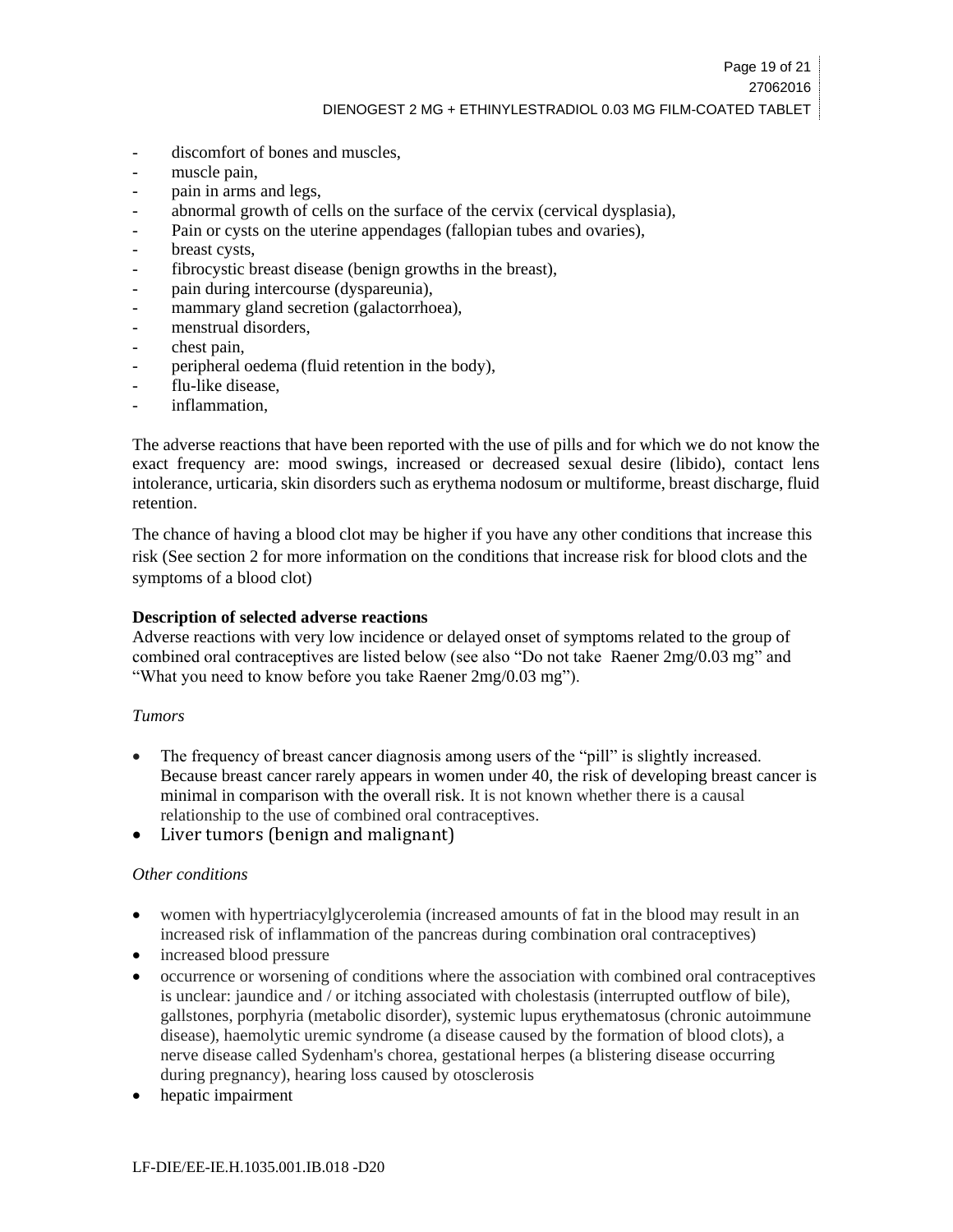- changes in glucose tolerance or peripheral insulin resistance
- Crohn's disease, ulcerative colitis
- chloasma (brownish yellow spots on the skin)

### *Interactions*

Unexpected bleeding and/or contraceptive failure may be due to interactions of other medicines with oral contraceptives (e. g. St. John's wort, medicines to treat epilepsy, tuberculosis, HIV infection and other infections). See also "Other medicines and Jeanine".

# **Reporting of side effects**

If you get any side effects, talk to your doctor or pharmacist. This includes any possible side effects not listed in this leaflet. You can also report side effects directly via HPRA Pharmacovigilance Website[: www.hpra.ie](http://www.hpra.ie/) By reporting side effects you can help provide more information on the safety of this medicine.

# **More about the birth control pill**

The combined pill can also produce non-contraceptive health benefits.

Your menstrual bleeding may be weaker and shorter. This may result in a lower risk of anemia. The pain associated with menstruation may be less or completely disappear.

In addition, users of pills containing 50 micrograms of ethinylestradiol (high-dose pill) have been reported to have a lower incidence of some serious diseases. These include benign breast diseases, ovarian cysts, pelvic infections (inflammatory diseases of small pelvis organs), ectopic pregnancy (the fetus develops outside the uterus), and endometrial cancer (uterine mucosa) and ovaries. This may also apply to the use of a low-dose pill, but has so far been confirmed only for endometrial and ovarian cancer

# **5. How to store Raener 2mg/0.03 mg**

Keep this medicine out of the sight and reach of children.

Do not use this medicine after the expiry date which is stated on the box and blister pack, after "EXP". The expiry date refers to the last day of that month.

Do not store above 30ºC

Keep the blister in the outer carton in order to protect from the light.

Do not throw away any medicines via wastewater or household waste. Ask your pharmacist how to throw away medicines you no longer use. These measures will help protect the environment.

#### **6. Contents of the pack and other information What Raener 2mg/0.03 mg contains**

- The active substances are dienogest and ethinylestradiol. One coated tablet contains 2.0 mg of dienogest and 0.03 mg of ethinylestradiol.
- The other ingredients are:

*Tablet core:* lactose monohydrate, magnesium stearate, maize starch, povidone.